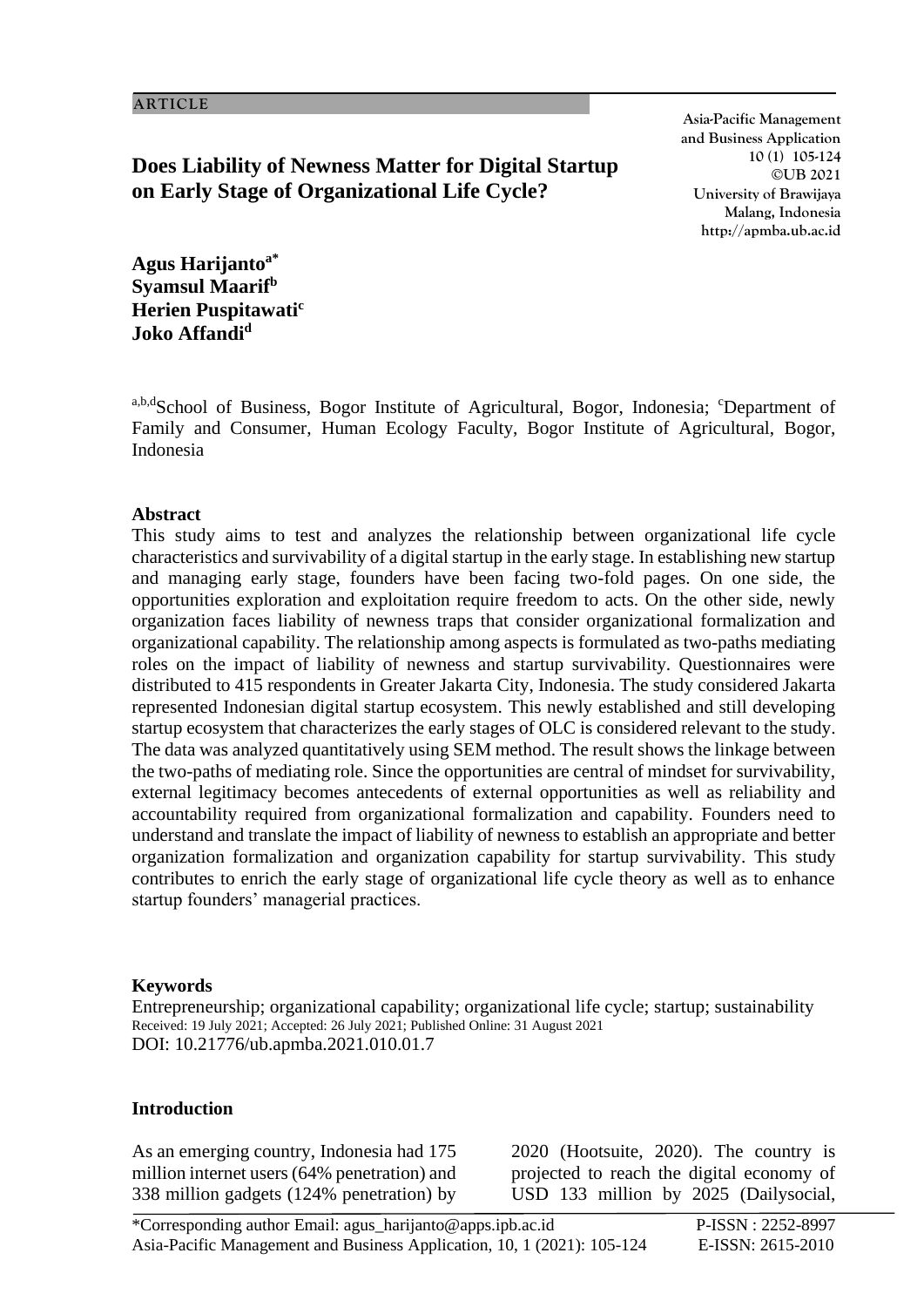2020). This progress will significantly promote the growth of digital startups. Due to the growth of funding in the last five years, Indonesia has been ranked fifth in countries with the largest number of startups worldwide (Startupranking, 2020). However, the successful rate of startup development is considered low. Several studies have discussed startup failures globally (Krishna et al., 2016; Bednar et al., 2018; Cantamessa et al., 2018). Krishna et al. (2016) and Bednar et al. (2018) stated the failure of the startup business model, while Cantamessa et al. (2018) showed the pattern of startup failure.

The classical theory of Organizational Life Cycle (OLC) views that business organizations are born through the creative process of making products/services needed by customers (Greiner, 1972). In early stage of OLC, Greiner (1972) further stated that young organization faced problems of internal processes, internal capabilities, and the focus of founder as an entrepreneur. Further studies supported this statement and revealing some characteristics that were important in this OLC. In the organizational contingency model, the inception and early growth stages of OLC affect organizational effectiveness, entrepreneurship and strategy formulation in achieving growth targets (Gupta and Chin, 1994). The OLC stage shift affects the founder's response to the business environment and strategy, the importance of change and innovation (Lester et al., 2008), and the competencies required to response (Lichtenstein and Lydon, 2008). In addition to these characteristics, Stinchombe's liability of newness (LON) is one of important factors facing by newly born organization (Abatecolla, 2013; Nagy et al., 2014; Abatecolla and Ulli, 2016; Yang and Aldrich, 2017). As newly born organization under framework of entrepreneurial orientation (EO), digital startups have many limitations and face two unbeneficial conditions. On one hand, they experience learning curve that impact to inefficiency and need sufficient resources. Iterative processes occur once products are launched and continuous feedbacks from the market are obtained in order to build the right business model (Love, 2016). On the other hand, they lack of external resource supports due to lack of external trust.

The above description shows that understanding the characteristics of startups in OLC is vital. Although many studies have discussed the success factors of startups, there is a need to examine the newness aspect of startups and the internal characteristics of OLC for startup survivability. Two elements of internal characteristic OLC include organizational formalization (OF) and organizational capability (OC). The purpose of this study is to fill this gap by analyzing the effect of a startup's liability of newness on OF and OC, then consequently on EO. It analyzes the mediating role of OF, OC and EO on the effect of liability of newness on startup survivability.

The first section of this paper is a literature review on the liability of newness, organizational formalization and capability, entrepreneurial orientation and startup survival, where a research framework and hypotheses are also developed. The second section is the methodology, followed by data analysis and findings. The third section is the discussion based on findings. The last section is the conclusion, implications, limitations, and future research.

## **Literature Review and Hypothesis Development**

Studies on Stinchombe's liability of newness revealed that new ventures encountered lack of trust and lack of internal routine experience (Abatecola, 2013; Nagy et al. 2014; Abatecolla and Ulli, 2016). While Abatecola (2013) revealed legitimacy as one of liability of newness factors, Nagy et al. (2014) added accountability, reliability, availability as other factors. Nagy et al. (2014) also added that organizational age, flexibility, and energy supported the previous ones. The existence of cognitive legitimacy based on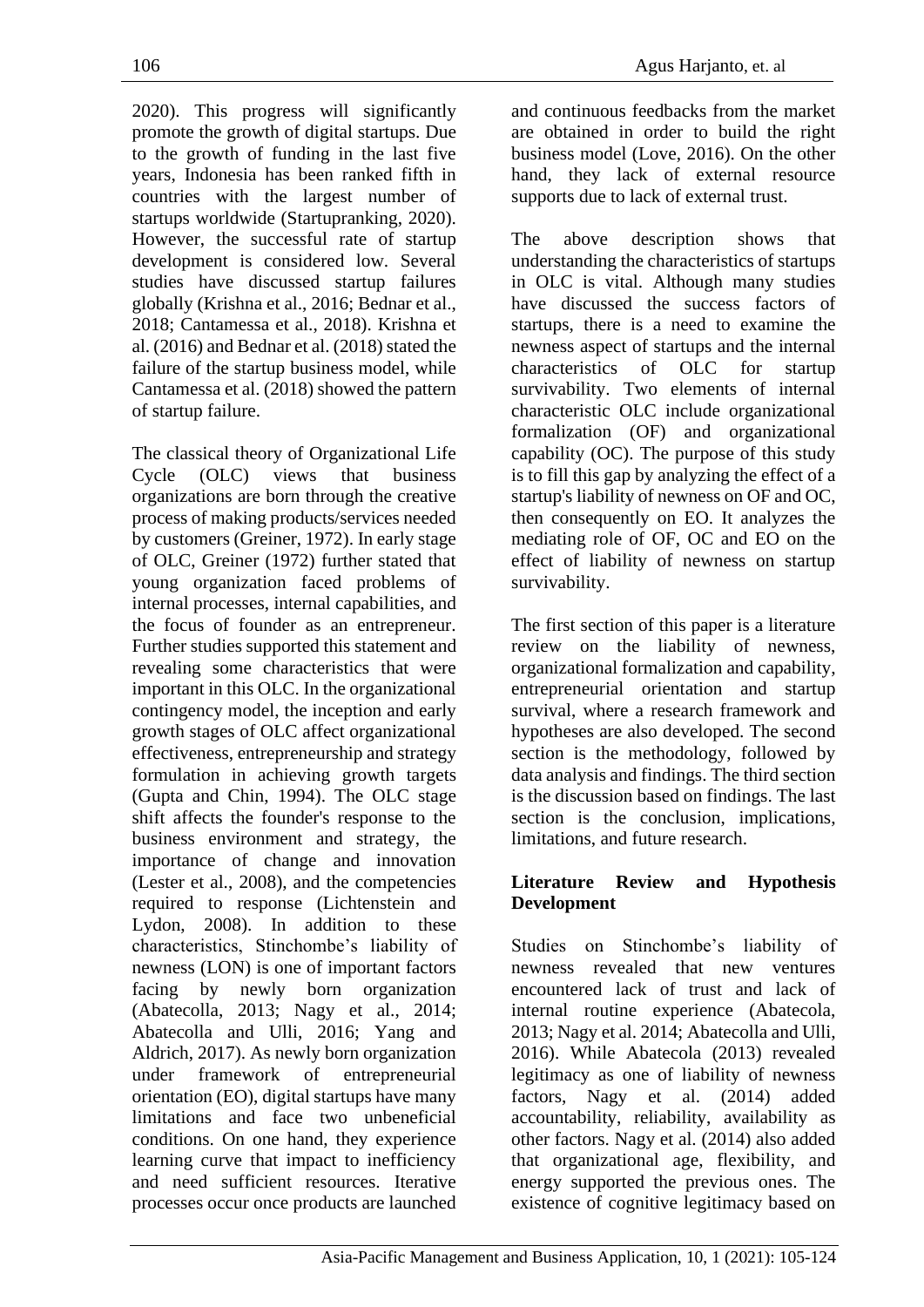understanding the organizational characteristics strengthens stakeholders' consideration (Mallon, 2017). Additionally, the startup business ecosystem influences entrepreneurial orientation (Muldoon et al., 2018). Networking in the startup ecosystem at an early stage depends on founders' level of social network and their individual respect (Wang et al., 2019). Regarding the relationship between networking and innovation in newness conditions, Barwinski et al. (2020) established that early-stage ventures' position in co-location and collaborative workspaces offered rich opportunities for social interactions, information exchange, and collaboration. Therefore, external legitimacy, as source of external resources, is an antecedent factor to strengthen the reliability of internal routines. Consequently, internal accountability is needed for externa trust.

Other study on Stinchombe's liability of newness by Yang and Aldric (2017) revealed that social mechanisms of organizational construction involved in investing resources, developing routines, and maintaining boundaries. This required founder to continue keeping the venture alive by raising more resources, enacting routines, and gaining increased recognition from externals. Founder needs to develop these internal routines of the newly born organization including setting organizational formalization and organizational capability. Furthermore, Abatecolla and Ulli (2016) concluded that legitimacy depended on founder's role in team establishment for internal executions. Considering the mortality factors on newly born organization, Albuquerque et al. (2016) stated that founder as ownermanager plays important role managing internal business factors as well as responding environment throughout businesses life cycle stages. Filho et al. (2017) added that small business ownermanager payed full attention on internal operational activities and managerial roles through dedication, discipline and abilities of internal exercising will in turn decrease failure.

Therefore, the following hypotheses are formulated:

H1: Liability of newness has a positive impact on internal formalization

H2: Liability of newness has a positive impact on organizational capability

Some studies stated that organizational characteristics in its life cycle are important for founder considerations. Organizational characteristics affect the success of growth in terms of economic and human resource growth (Groenewegen and Langen, 2012). Study by Nielsen et al. (2019) revealed that organic organizational structure, decentralization and low formalization have a positive influence on employees' entrepreneurial intentions. Wasowska et al. (2018) suggested that formalization of company's decision-making positively contributes to the level of entrepreneurial orientation (EO). Moreover, he added that this positive effect is stronger in young and fast-growing industries and weaker in mature industries. In contrast, through international business literature review, Cowden et al. (2016) stated that firm's administrative heritage moderates the longterm effects on EO.

Organizational structure, as one of organizational characteristics, describes the bureaucracy and level of strategic roles. It is designed dynamically as formal organization based on OLC theme and driven by company's strategy. Regarding collaboration with external parties, as part of strategy choice to enter into interorganizational relationships to explore opportunities, Lehene and Borza (2016) revealed the relationship between organizational life cycle (OLC), industry life cycle (ILC) and the alliance structure choice. They stated that type of collaborative strategy depended on the internal changes that affect the organizational needs. However, environmental uncertainty in the OLC stage affects the opportunities from the environment (entrepreneurial opportunities) to be created and exploited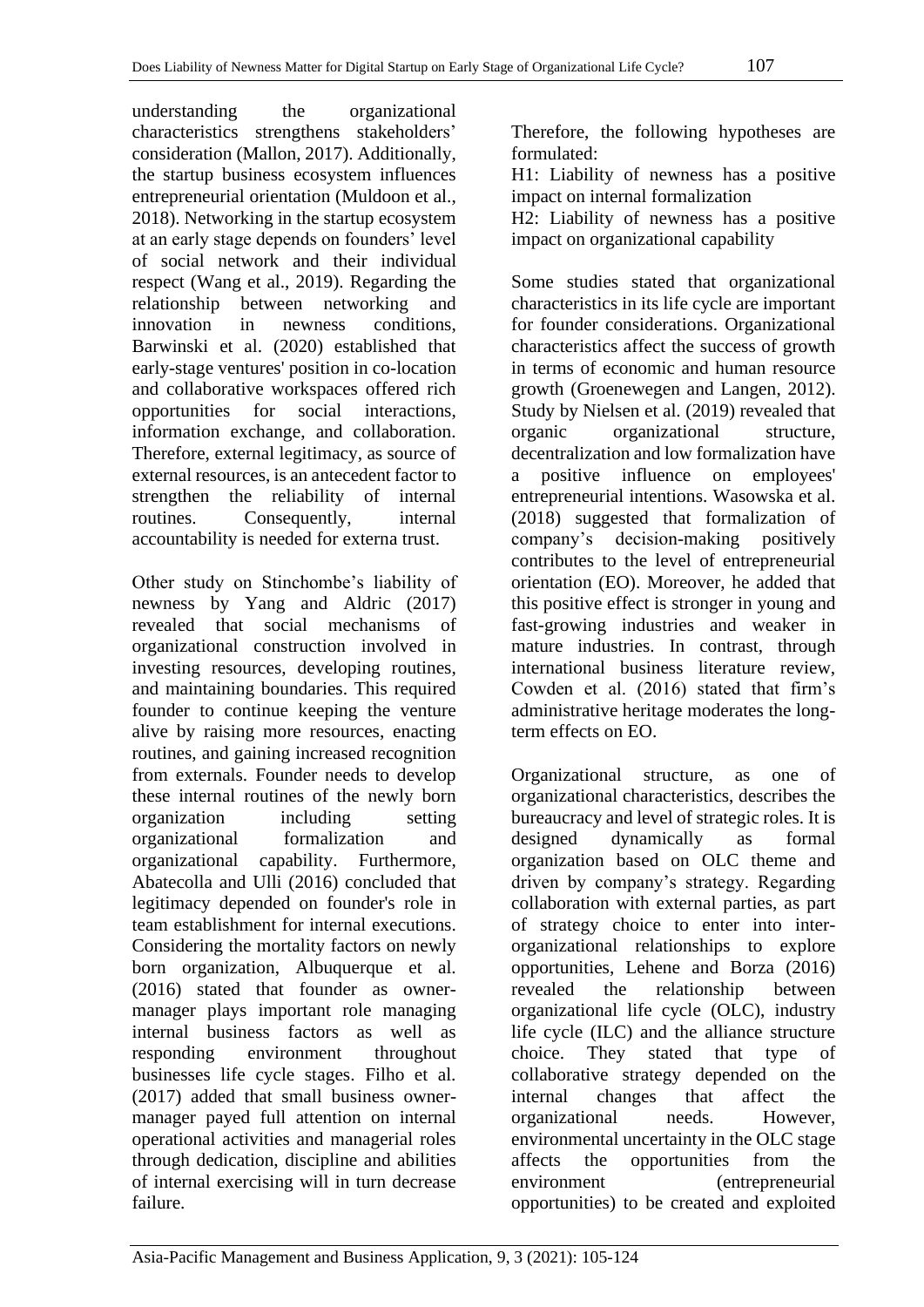(Gilliard, 2018). Other response to external environment, particularly to customers, study by Petru et al. (2019) revealed a correlation between the level of strategic management and the quality of internal communications processes, as well as between the capacities of management to drive communications strategy and the relationships with customers. On innovation aspect, Dyduch (2019) stated that firms strategically support the process of idea generation with the help of organizational design stimulating innovations based on diligent venture planning.

Therefore, the following hypotheses are formulated:

H3: Organizational formalization has a positive impact on entrepreneurial orientation

H4: Organizational formalization has a positive impact on survivability

Organizational capability is other part of organizational characteristic in OLC. Study by Wang and Ke (2016) stated that organizational capabilities such as slack resources and competitive intensity are critical elements to improve innovative performance. Bature et al. (2018) added that organizational capability is a crucial mechanism through which proactiveness and innovativeness indirectly influence small business performance. In a study on sustainability, Pankov et al. (2019) stated that the development of organizational capabilities enhanced sustainable activities as well as behavioural rules adaptation. Other study on relationship between organizational culture, entrepreneurial orientation and organizational capabilities by Bhatti et al. (2020) revealed that organizational capabilities significantly mediate between organizational culture, entrepreneurial orientation, and organizational performance. Related to dynamic capabilities, Hanchi and Kerzazi (2020) stated that organizational capabilities including innovation capabilities and dynamic capabilities are foundation of entrepreneurial capabilities.

Further to organization capabilities, some studies elaborated learning and absorptive capacity as its important elements. Study on strategic learning, Siren et al. (2012) stated that strategic learning mediated the relationship between exploration, exploitation, and performance. Furthermore, the process of strategic learning including dissemination, interpretation, and implementation of strategic knowledge, may capitalize its benefits. Pett et al. (2019) stated that learning and entrepreneurial orientation directly influence performance. Regarding study on learning practice, Baltrunaite and Sekliuckiene (2020) stated that since adopted an error-learning approach, startup mostly use behaviour learning than cognitive in startup growth stages as dynamic processes method. In business model innovation adopted by startup, Khan et al. (2020b) revealed that organizational learning capabilities (OLC) mediated relationship between social capital (SC) and business model innovation (BMI) but moderated by entrepreneurial orientation (EO).

Study on absorptive capacity, Chuang et al. (2016) revealed that collective learning and absorptive capacity mediated the relationship between social capital and competitive advantage. Using absorptive capacity and contingency perspectives, Adomako et al. (2016) stated that in a dynamic environment, extra-organizational advice amplifies the relationship between EO and firm performance. Related to absorptive capacity in multiple knowledge networks, Hardja et al. (2020) stated supply chain collaboration were positively related to innovative behaviour but hampered by lack of exchanging knowledge and information culture. Added in culture aspect, study by Bayraktar (2016) stated that relationship between innovative cultures and entrepreneurship faced barrier traps such as trap of control, trap of similarity, trap of preservation, and trap of individual identity. Study emphasizing on culture type and leadership style, Khan and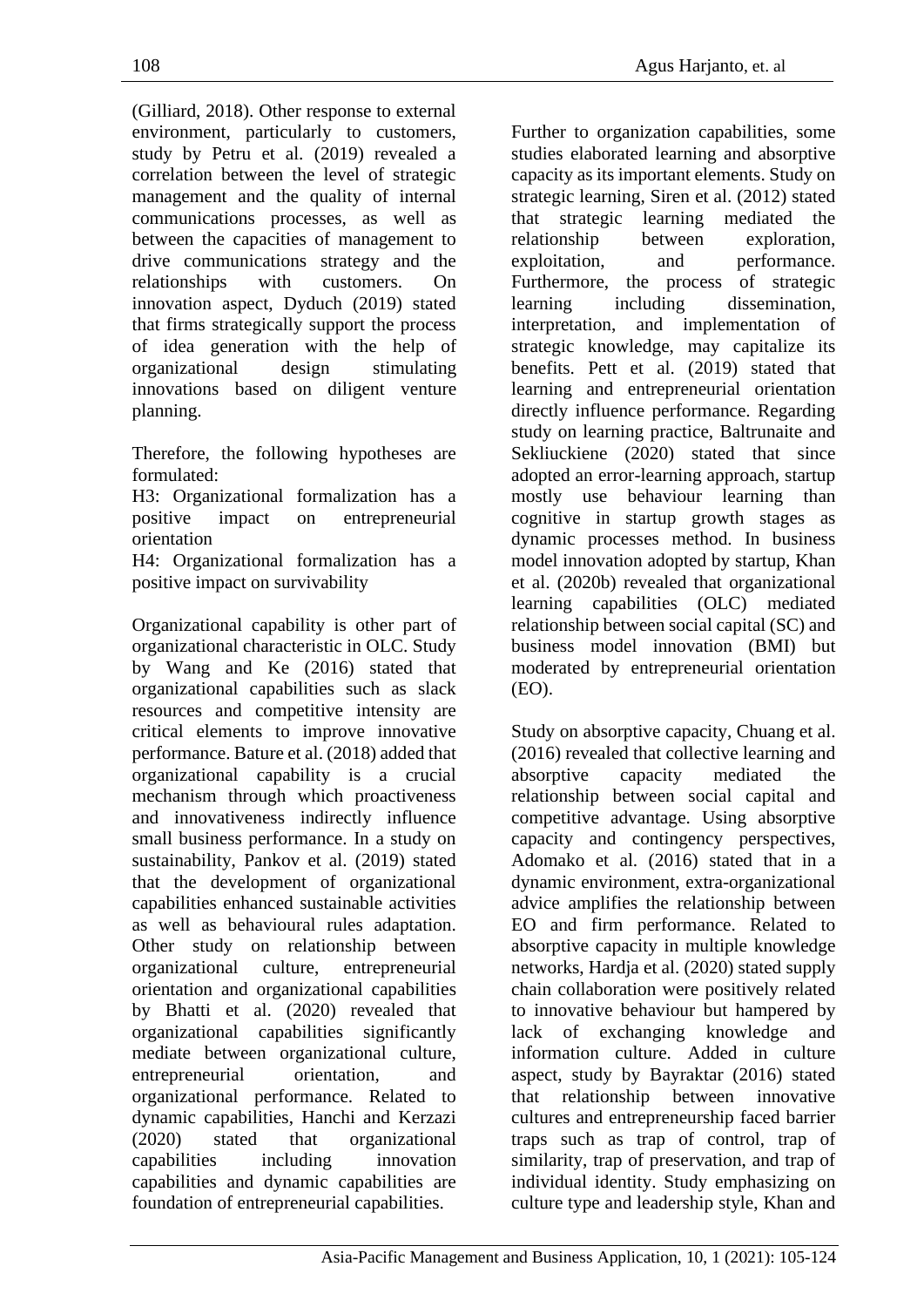Ahmed (2019) revealed that adhocracy culture and clan culture significantly affected the entrepreneurial orientation when entrepreneurial leadership style showed innovative solution development.

Therefore, the following hypotheses are formulated:

H5: Organizational capability has a positive impact on entrepreneurial orientation

H6: Organizational capability has a positive impact on survivability

Since entrepreneurship is a process of opportunity seeking and translating into product, entrepreneurial orientation of startup positively affects its long-term sustainability (Renko et al., 2015). Impact of some success factors of startups' survival such as human capital, social capital and financial capital are mediated by innovation (Omri et al., 2015). Other study by Kim et al. (2018) stated that innovation on idea commercialization positively affects startups' success. Danarahmanto et al. (2020) added that business model was influenced by entrepreneurship orientation, innovation, and customer participation, while the sustainable performance was influenced by the business model.

Some studies investigated relation between entrepreneurial team and firm performance. In study on team diversity, Kollmann et al. (2017) revealed that innovation diversity facilitated team performance, although diversity in proactiveness and risk-taking impaired their performance. Based on study on team profile, Eliakis et al. (2020) stated that profile of entrepreneurial team, affect firm survival in all evolution stages of OLC. Related to absorptive capacity, study by Khan et al. (2020a) stated that entrepreneurial orientation (EO) has positive effect on project success mediated

partially by absorptive capacity. In addition to external environmental aspects as control variables, study by Shirokova et al. (2015) showed that entrepreneurial orientation directly and positively affected firm performance.

Therefore, the following hypothesis is formulated:

H7: Entrepreneurship orientation has a positive impact on survivability

Following global startups in general, Indonesian startups are often considered as highly dynamic organizations. The need for high iteration on the startup work cycle method that causes a high degree of flexibility and agility, particularly in product development, tends to ignore governance at an early stage. On one hand, startup survivability is hypothetically impacted by LON conditions that require internal OLC governance. On the other hand, creativity and innovation within the framework of entrepreneurship orientation demands flexibility and agility. As a new organization that was born and developed hypothetically following the characteristics of OLC, these two conditions became the main challenges for Indonesian startup founders. Therefore, it is important to answer the question to consider LON in formulating and executing appropriate OF and OC as elements of internal characteristics of OLC for startup survivability.

The study refers to a conceptual framework as shown in Figure 1. The framework consists of five latent variables (liability of newness, organizational formalization, organizational capability, entrepreneurial orientation, and survivability) and seven hypothesises.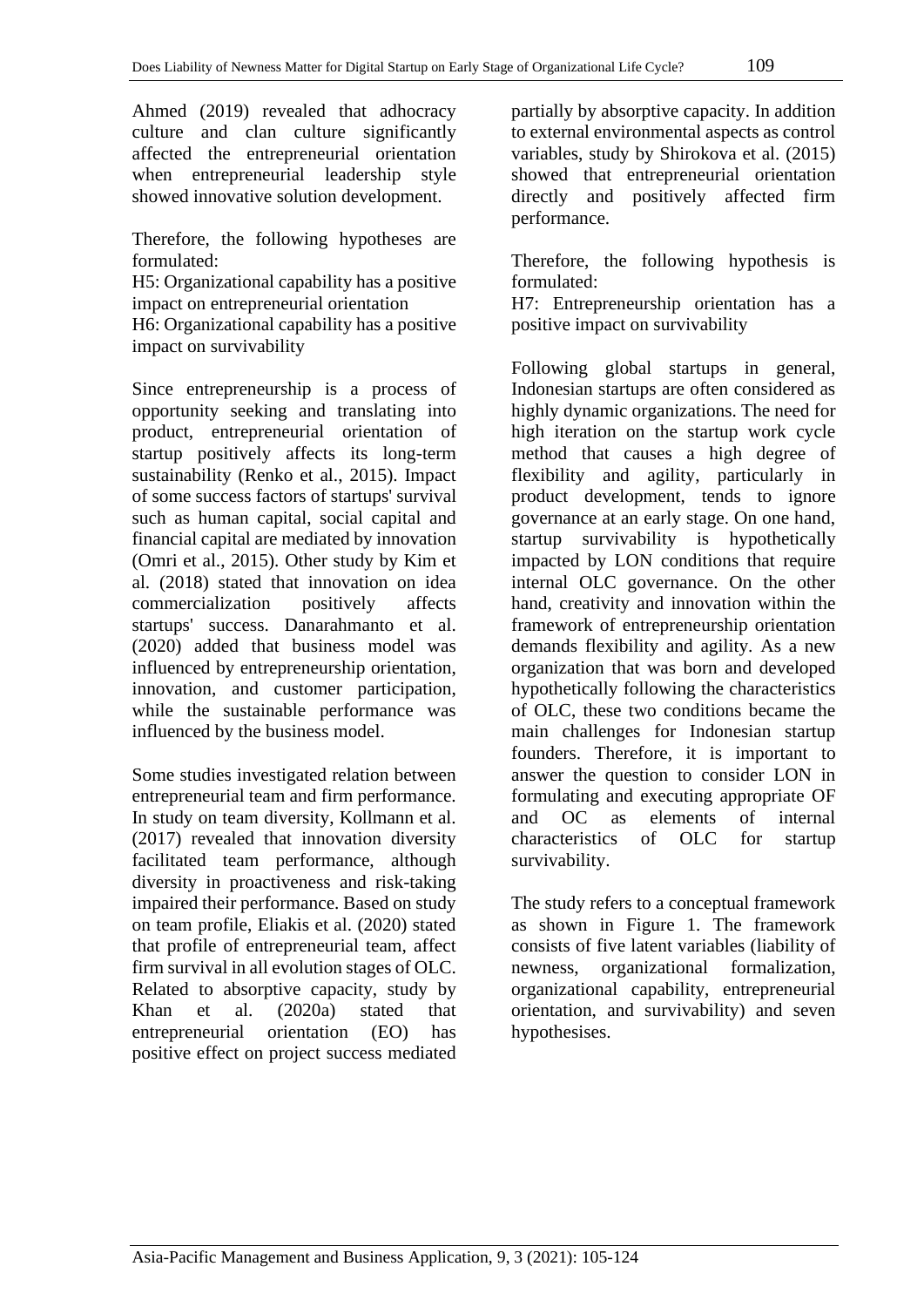

**Figure 1. Conceptual Framework**

# **Research Method**

# **Data collection**

A questionnaire-based survey was conducted from January to July 2020 to obtain data for model testing. The purposive sampling method was used to determine sample size. Sınce Jakarta had more than 50% of Indonesian digital startups (MIKTI, 2018), the study considered Jakarta represented Indonesian digital startup ecosystem. This newly established and still developing startup ecosystem characterizes the early stages of OLC. Other criteria of sampling unit in the study were taken such as minimum one year of startup age and more than five employees of organization size. Taken 50% of Jakarta startup population, a total of 277 startups were considered as sample unit. From that sample unit, founder group (one founder and one co-founder) was determined as respondents in this study.

As many as 257 startups delivered valid questionaries. As many 43% of startups operated in e-Commerce, 17% in fintech, 7% in games, and 33% in content, media, platform, and logistics. A total of 63% of the startups had operated for at least 5 years, 28% for 3-4 years, and 9% for less than 2 years. Since 69% of startups had already received funding, so that investors had already granted trust to them. Most startups in the study are relatively small firms because 61% of them had up to 50 employees, while other startups were 19% had 51-100, and 18% had 100-500. This study has 75% response rate (415 of 553 questionnaires distributed were valid from 257 startups). Male founder still dominate digital startups since respondents consisted of 80% male. The education level of founder includes 88% bachelor. As many 29% respondents were up to 30 years old, 61% aged 31-40 years, and 10% were above 40.

# **Variables Utilized**

Based on literature reviews, the liability of newness (LON) consists of experience and trust elements related to new roles assignment in the organization and routine internal learning process (Abatecola, 2013; Abatecolla and Ulli, 2016). Trust consists of internal social relationships and external legitimacy. The internal perspective is indicated by employees' common understanding and cohesiveness, while the external perspective relates to legitimacy from customers, suppliers, and investors. Choi (2001) and Nagy et al. (2014) formulated a more systematic liability of newness elements, specifically legitimacy, reliability, and accountability. Reliability is the ability to produce products/services that meet expected standards attributed to experienced internal routine processes.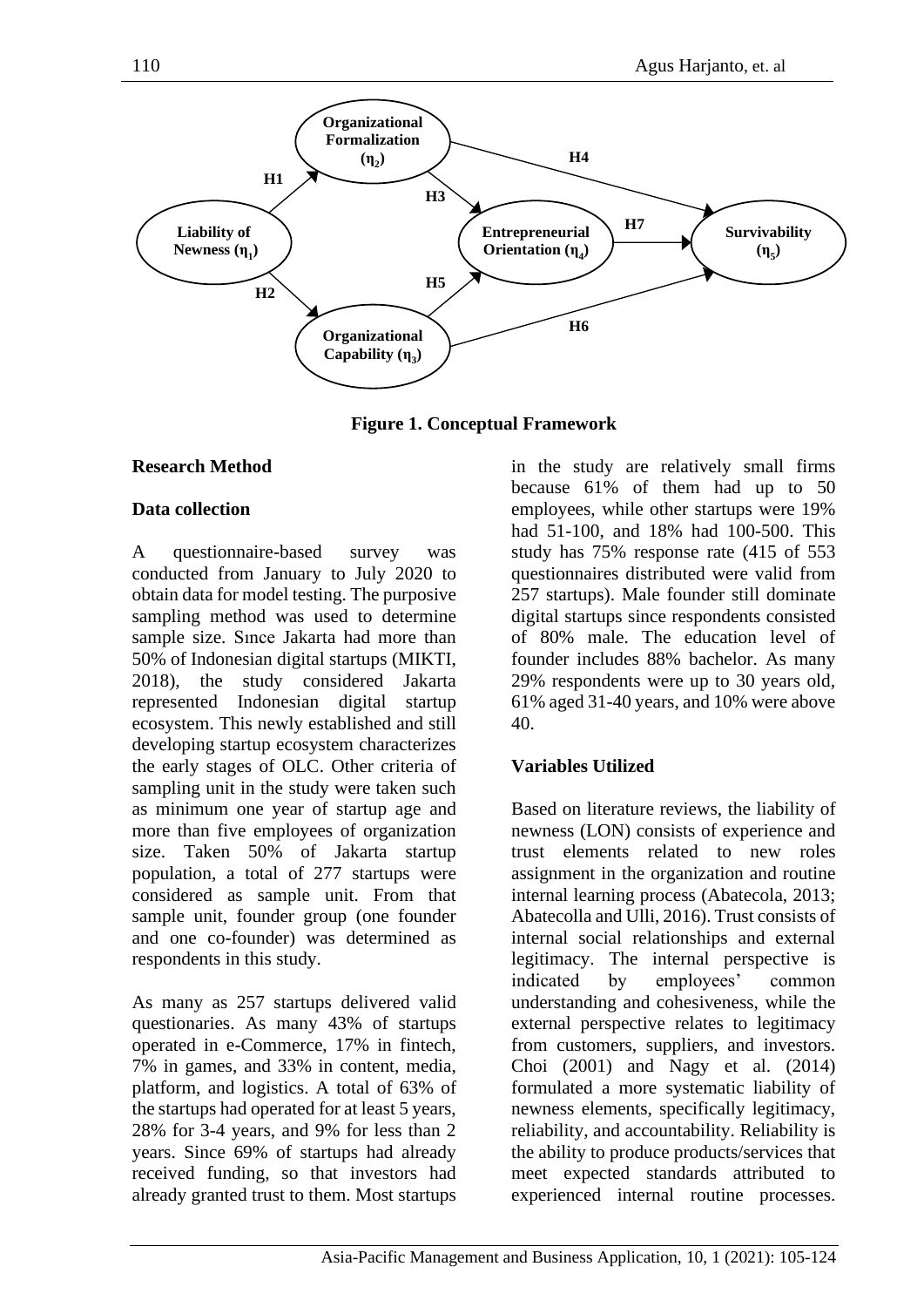Accountability includes clarity and systematics of the internal process of resource usage to produce products/services. Legitimacy is recognition, reputation, and institutional support from influential external parties, such as customers, suppliers, and investors. Hence, LON factor consists of legitimacy (LEG), reliability (REL), and accountability (ACC) indicators.

On the organizational formalization (OF), the thoughts of Greiner (1972), Gupta and Chin (1994), Lester at al. (2008) and Lichtenstein and Lyons (2008) state that in general the internal aspects of the organization consist of the level of structural formalization, policy, procedure and communication. The formalization of the structure includes clarity of duties and responsibilities (role clarity), functionalization or departmentalization, and the hierarchy of structures that make up the bureaucracy (bureaucracy of line and command). Communication formalization includes vertical communication (top-todown and vice versa) and lateral communication within the same level of position (peer-to-peer).

Organizational capabilities (OC) are required for ability to scan external environment and discovering opportunities. The volatile and turbulent external environment shall be anticipated for opportunities (Gilliard, 2018) and provide product-market-fit solutions (Groenewegen and Langen, 2012). The process of critical thinking within strategic learning (Siren et al., 2012) and collective learning (Chuang et al., 2016) requires absorptive capacity (Lee et al., 2014; Chuang et al., 2016). Appropriate-control and fast decision making in organizations (Smolova et al., 2018) is important in internal executions. In addition, interdisciplinary fields in organizational capabilities require cooperation and behavioural rules adaptation (Pankov et al., 2019) occupied within established culture (Khan and Ahmed, 2019). Thus, organizational capability is indicated by collective

knowledge and absorptive capacity (knowledge management), delegation of decision-making processes and their control, and organizational culture (heterogeneity and person-fitness).

In this study, the measurement of entrepreneurial orientation is based on an entrepreneurial process approach that focuses on opportunities with creativity, innovation, and risk-bearing (Schaper et al., 2014; Blundel et al., 2018). Entrepreneurial creativity is the process of opportunities discovery, the process of exploration to produce new ideas, and ability to create new business, and an insight and challenging frame in creating important factors (Gupta et al., 2004; Schaper et al., 2014; Ranjan, 2018). Entrepreneurial innovation is the implementation of ideas through evaluation and exploitation. It is generated from creativity for it to be economically valuable and tangible in the market. The exploitations of opportunities and the use of various resources to generate economic value have risks attributed to environmental uncertainty. Therefore, risk-bearing is an important factor related to the process of discovery and exploitation of opportunities to absorb uncertainty and tolerance for affordable lost tolerance in an unfavorable external environment (Gupta et al., 2004; Schaper et al., 2014; Blundel et al., 2018; Ranjan, 2018). Therefore, the entrepreneurial orientation (EO) factor consists of creativity (CRE), innovation (INN), and risk-bearing (RKB) indicators.

As a new venture iteratively seeking its business model (Ries, 2011; Blank, 2013), digital startup survival is influenced by certain characteristics of the development stage cycle until it is ready to be escalated to reach "harvesting" level (Love, 2016). The product-market-fitness criteria illustrate how meaningful the products/services exist in society and breakthrough problem-solution-fitness in the social-environmental (Galpin and Hebard, 2015; Overall and Wise, 2015). Product-market-fitness is realized through products/services uniqueness for problem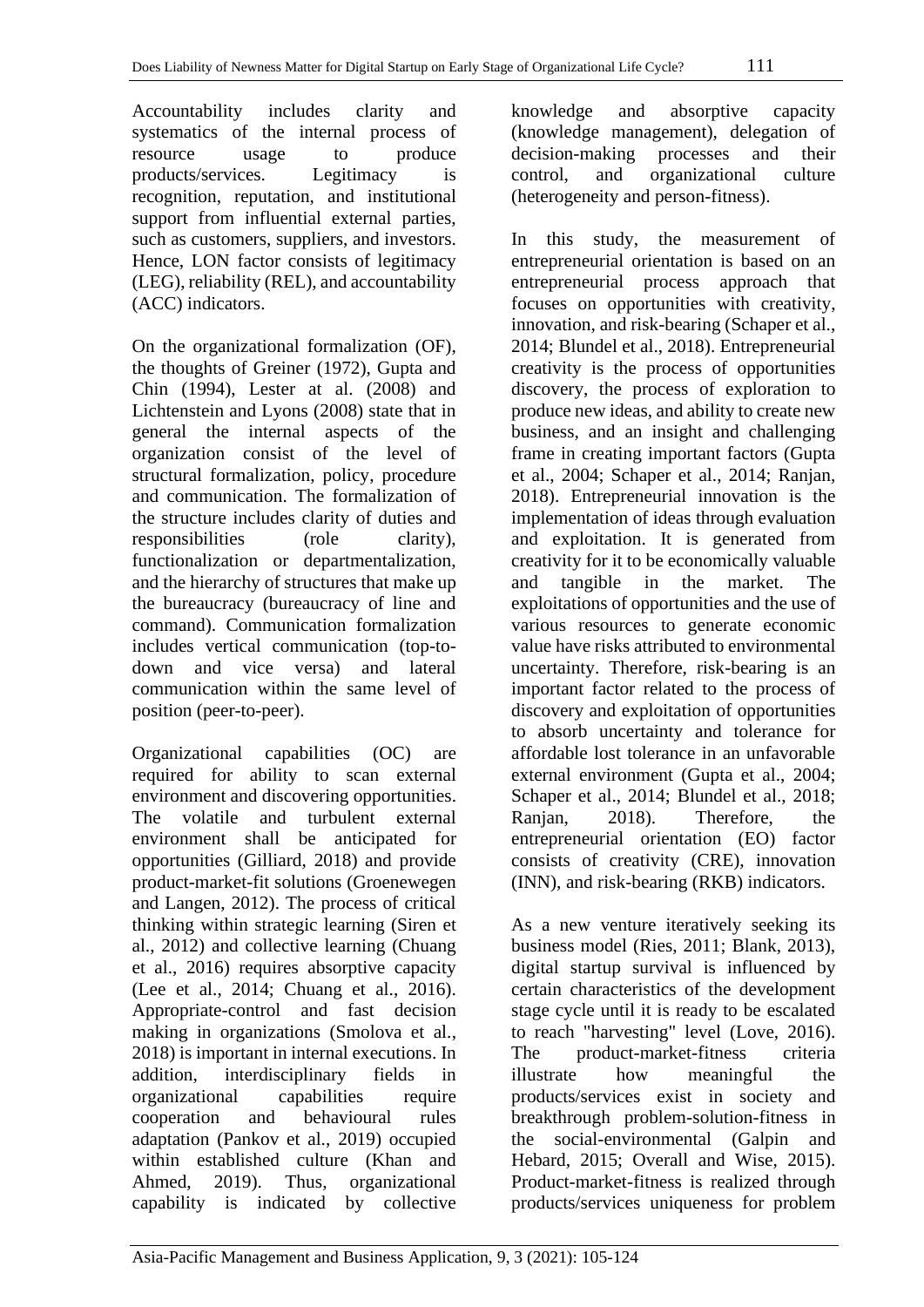solutions in society (Krishna and Subrahmanya, 2015; Overall and Wise, 2015). Apart from product-market-fitness, product-value-scalability is another measure based on the ratio of customer lifetime value compared to acquisition costs (Galpin and Hebard, 2015), repeatability and attractiveness/traction (Krishna and Subrahmanya, 2015; Overall and Wise,

2015; Ruggieri et al., 2019), and profitability and efficiency (Groenewegen and Langen, 2012; Overall and Wise, 2015). Therefore, startup survivability (SURV) consists of product-market-fitness (PMF) and product-value-scalability (PVS) indicators. Table 1 shows the summary of factors and indicators.

| Factors          | Indicators                     | Sources                                     |
|------------------|--------------------------------|---------------------------------------------|
| Liability of     | Legitimacy (LEG), Reliability  | Choi (2001); Abatecola et al. (2012);       |
| newness (LON)    | (REL), Accountability (ACC)    | Abatecola (2013); Nagy et al.               |
|                  |                                | (2014); Abatecolla and Ulli (2016)          |
| Organizational   | Organization structure (OF1),  | Greiner (1972); Gupta and Chin              |
| Formalization    | Organization bureaucracy       | (1994); Lester at al. (2008);               |
| (OF)             | (OF2), Policies and procedures | Lichtenstein and Lyons (2008)               |
|                  | (OF3), Vertical communication  |                                             |
|                  | (OF4), Horizontal              |                                             |
|                  | communication (OF5)            |                                             |
| Organizational   | Delegation on Decision         | Siren et al. (2012); Lee et al. (2014);     |
| Capability (OC)  | making (OC1), Control on       | Chuang et al. (2016); Smolova et al.        |
|                  | decision making (OC2),         | (2018); Khan and Ahmed (2019);              |
|                  | Collective knowledge (OC3),    | Pankov et al. (2019)                        |
|                  | Absorptive capacity (OC4),     |                                             |
|                  | Culture synergy (OC5)          |                                             |
| Entrepreneurial  | Creativity (CRE), Innovation   | Gupta et al. (2004); Schaper et al.         |
| orientation (EO) | (INN), Risk bearing (RKB)      | $(2014)$ ; Blundel et al. $(2018)$ ; Ranjan |
|                  |                                | (2018)                                      |
| Survivability    | Product-market-fitness (PMF),  | Groenewegen and Langen (2012);              |
| (SURV)           | Product-value-scalability      | Galpin and Hebard (2015); Krishna           |
|                  | (PVS)                          | and Subrahmanya (2015); Overall             |
|                  |                                | and Wise (2015); Love (2016);               |
|                  |                                | Ruggieri et al. (2019)                      |

## **Table 1. Factors and Indicators**

*Source: Own research*

## **Statistical Techniques and Tools**

This study applied the structural equation modeling (SEM) technique that consisted of two steps: measurement model and structural model analysis (Schumacker and Lomax, 2004; Hair et al., 2014). The first one involves confirmatory factor analysis (CFA) supported by construct validity and reliability analysis. The second one involves hypothesis testing and path analysis. Lisrel version 8.8 was used to process data.

# **Results**

## **Measurement Construct Validity and Reliability**

Table 2 shows the results of measurement model analysis. Since all standardized loading factor (SLF) ranging from 0.54- 0.98 or  $>0.5$ , then all indicators are valid (Schumacker and Lomax, 2004; Hair et al., 2014). Composite reliability (CR) are ranging from 0.85-0.96 and meet criteria (>0.7), then they are considered reliable and indicate internal consistency. Average variance extract (AVE) from 0.58-0.88 of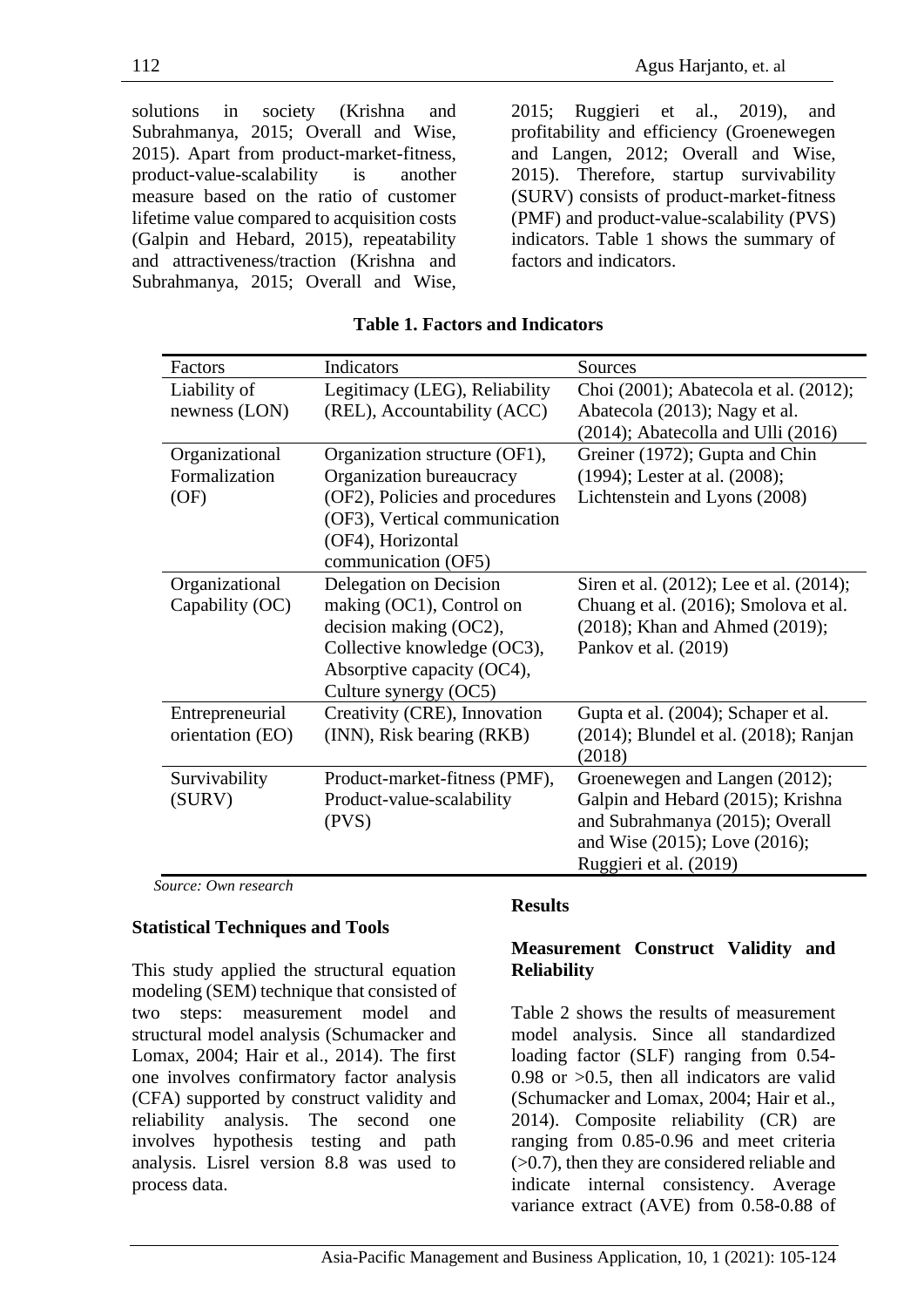all factors and meet criteria  $(>0.5)$ , then they are also considered fulfill convergent validity. In general, the convergent validity describes the strength of indicators'

closeness as expected in construct on each respective factor.

| Factor      | Indicator       | $SLF^*$ | ER   | $CR*$ | $AVE^*$ |
|-------------|-----------------|---------|------|-------|---------|
| <b>LON</b>  | <b>LEG</b>      | 0.94    | 0.12 | 0.87  | 0.69    |
|             | <b>REL</b>      | 0.79    | 0.37 |       |         |
|             | <b>ACC</b>      | 0.74    | 0.45 |       |         |
| <b>OF</b>   | OF1             | 0.91    | 0.17 | 0.95  | 0.78    |
|             | OF <sub>2</sub> | 0.89    | 0.21 |       |         |
|             | OF3             | 0.93    | 0.13 |       |         |
|             | OF <sub>4</sub> | 0.84    | 0.30 |       |         |
|             | OF <sub>5</sub> | 0.83    | 0.31 |       |         |
| <b>OC</b>   | OC <sub>1</sub> | 0.82    | 0.33 | 0.85  | 0.58    |
|             | OC <sub>2</sub> | 0.81    | 0.34 |       |         |
|             | OC <sub>4</sub> | 0.54    | 0.70 |       |         |
|             | OC <sub>5</sub> | 0.84    | 0.29 |       |         |
| EO          | <b>CRE</b>      | 0.91    | 0.18 | 0.96  | 0.88    |
|             | <b>INN</b>      | 0.98    | 0.02 |       |         |
|             | <b>RKB</b>      | 0.91    | 0.17 |       |         |
| <b>SURV</b> | PMF             | 0.84    | 0.29 | 0.89  | 0.81    |
|             | <b>PVS</b>      | 0.95    | 0.09 |       |         |

**Table 2. Validity and Reliability of Factors and Indicators**

*Note: SLF=Standardized loading factor; ER=Std. error; CR=Composite reliability; AVE=Average variance extract; \*p<0.05 Source: Own research*

Despite the convergence on indicators of factors, discriminant validity is required. In general, discriminant validity describes how separate each factor differs from one another compared to their respective indicators. This study applies the heterotrait-monotrait ratio (HTMT) approach in calculating discriminant validity. This HTMT approach is a method that can be more accurate (Henseler et al., 2014). The method involves comparing correlation scores of average heterotrait−heteromethod with that of monotrait−heteromethod on the correlation matrix. Discriminant validity issues occur when the HTMT score is more than 0.9 for moderate criteria or more than 0.85 for strict criteria (Henseler et al., 2014). Table 3 shows that all HTMT values are  $< 0.9$ , except for SURV-EO factors' scores. In order to maintain testing of theoretical constructs, this study keeps these two factors and considers a measurement model that meets discriminant validity. Therefore, there are no discriminant validity issues.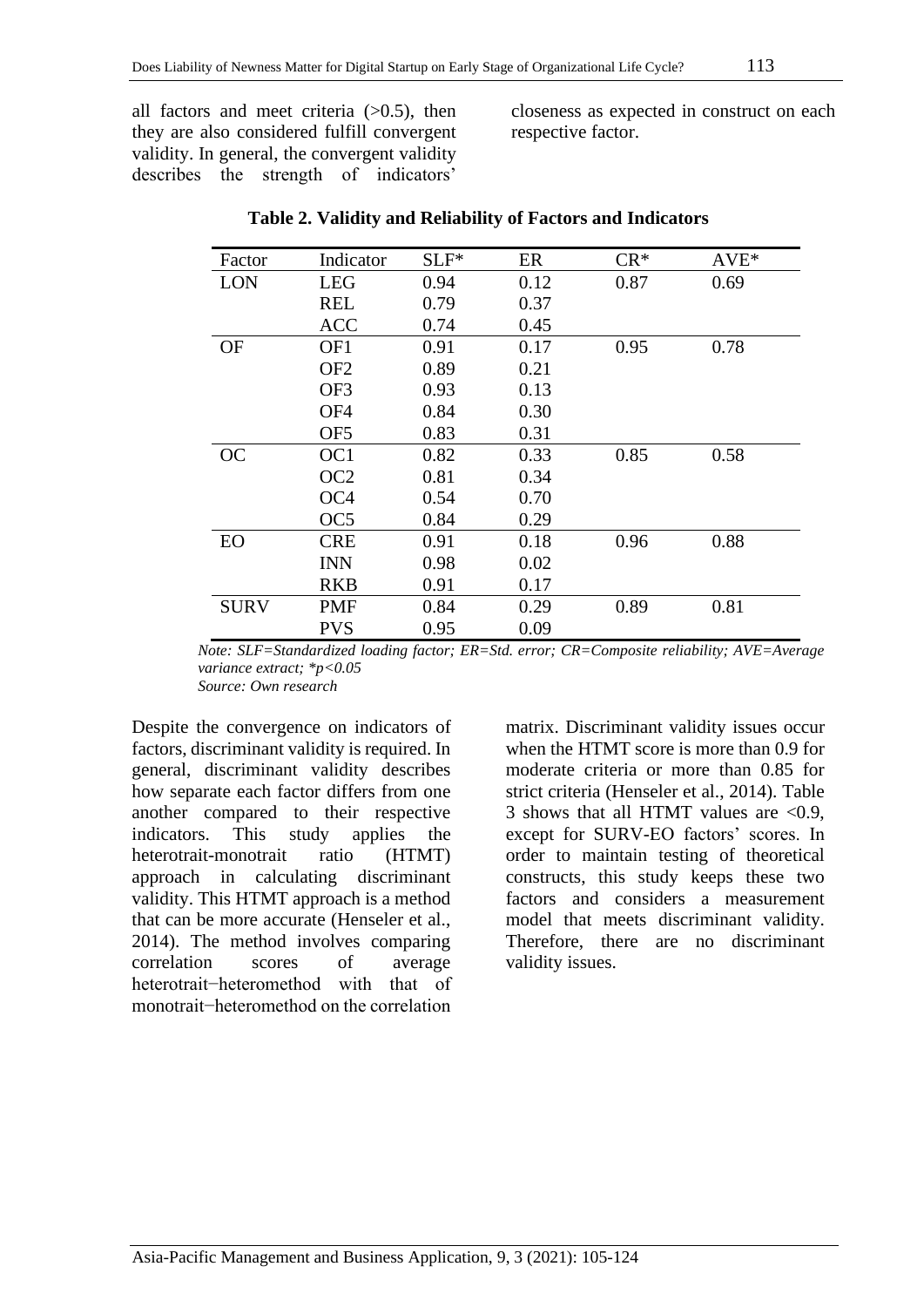|             | <b>HTMT</b> |      |      |       |             |  |
|-------------|-------------|------|------|-------|-------------|--|
|             | <b>LON</b>  | ОF   | OC   | EΟ    | <b>SURV</b> |  |
| <b>LON</b>  |             |      |      |       |             |  |
| OF          | 0.78        |      |      |       |             |  |
| OC          | 0.82        |      |      |       |             |  |
| EO          |             | 0.84 | 0.89 |       |             |  |
| <b>SURV</b> | 0.76        | 0.88 | 0.89 | በ 97* |             |  |

**Table 3. Discriminant Validity**

*Note: HTMT=heterotrait-monotrait; \*HTMT>0.9 (Henseler et al., 2014) Source: Own research*

#### **Structural Model Goodness of Fit**

The overall model fitness is tested with absolute, incremental, and parsimonious measures goodness of fit (Schumacker and Lomax, 2004; Hair et al., 2014). Absolute fit measures are used to test the model as a whole, while incremental fit measures compare it with the standards. Parsimonious fit measures are used to reduce the influence of sample size by adding degrees of freedom. As shown in Table 4, the test results for absolute fit measures (GFI=0.91; RMSR=0.032; RMSEA=0.07) indicates that the model is considered a good fit and marginal good fit. At df=103, Chi-square  $(=355.48)$  is larger

and exceeds reference value (=127.689; p<0.05). It is considered not fit due to sensitivity to large sample size (n=415), hence CMIN/df=3.45 is used. The result meets parsimony criteria <5 (Schumacker and Lomax, 2004). Incremental fit measures' test (AGFI=0.86; NFI=0.99; TLI=0.99; CFI=0.99; IFI=0.99; RFI=0.99) indicates that the model is considered marginal fit and good fit. The parsimonious fit measures' test (PNFI=0.75; PGFI=0.61) shows that the model is considered a good and marginal fit. From these three tests, the overall model meets the goodness of fit test.

| <b>Test</b>  |                 | Statistic | Standard *            | Conclusion   |
|--------------|-----------------|-----------|-----------------------|--------------|
| Absolute fit | Chi2            | 355.48    | $\ge$ 127.689 (table) | Not fit      |
| measures     | CMIN/df         | 3.45      | $< 3**$               | Appropriate  |
|              | GFI             | 0.910     | $>= 0.9$ ; $>= 0.8$   | Good fit     |
|              | Std. RMR        | 0.032     | $\leq 0.05$           | Good fit     |
|              | <b>RMSEA</b>    | 0.077     | $< 0.05$ ; $< 0.08$   | Marginal fit |
| Incremental  | <b>AGFI</b>     | 0.860     | $>= 0.9$ ; $>= 0.8$   | Good fit     |
| fit measures | <b>NFI</b>      | 0.990     | $>= 0.9$ ; $>= 0.8$   | Good fit     |
|              | <b>NNFI/TLI</b> | 0.990     | $>= 0.9$ ; $>= 0.8$   | Good fit     |
|              | <b>CFI</b>      | 0.990     | $>= 0.9$ ; $>= 0.8$   | Good fit     |
|              | IFI             | 0.990     | $>= 0.9$ ; $>= 0.8$   | Good fit     |
|              | <b>RFI</b>      | 0.980     | $>= 0.9$ ; $>= 0.8$   | Good fit     |
| Parsimonious | <b>PNFI</b>     | 0.750     | good fit $\ge$ 0.5;   |              |
| fit measures | <b>PGFI</b>     | 0.610     | marginal $< 0.5$      |              |

**Table 4. Goodness of Fit**

*Note: \*significant p<0.05 (Hair et al., 2014); \*\*<5 (Schumacker and Lomax, 2004) Source: Own research*

### **Hypothesis Testing**

The study used t-value for hypothesis testing on the significance level of the

relationship coefficient between factors. At a 95% confidence level  $(\alpha=0.05)$ , hypothesis is accepted when t-value  $> 1.96$ (Schumacker and Lomax, 2004). Table 5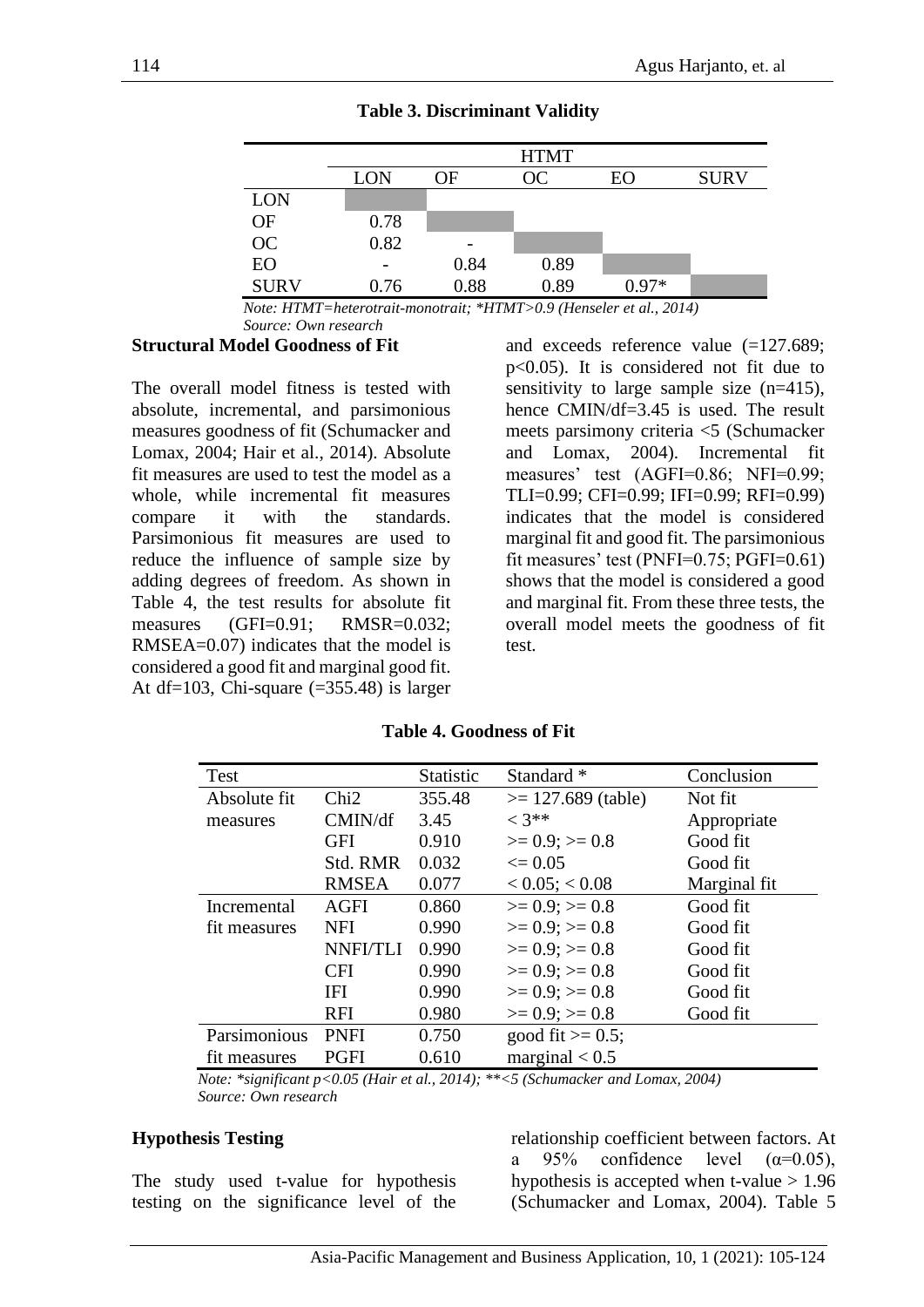shows that H1 (LON $\rightarrow$ OF;  $\beta$ =0.93; t=9.36; p<0.01) supports the hypothesis that the liability of newness positively affects the organizational formalization. H2 (LON $\rightarrow$ OC;  $\beta$ =0.95; t=6.69; p<0.01) supports the hypothesis that the liability of newness positively affects the organizational capability. H3  $(OF\rightarrow)EO;$  $β=0.23$ ; t=0.86; p>0.05) does not supports the hypothesis that the organizational formalization positively affects the entrepreneurial orientation. H4  $(OF\rightarrow SURV: \; \beta=0.82; \; t=2.06; \; \text{p} < 0.05)$ supports the hypothesis that the

organizational formalization positively influences the survivability. H5 ( $OC \rightarrow EO$ ;  $β=0.67$ ; t=2.29; p<0.05) supports the hypothesis that the organizational capability positively affects the entrepreneurial orientation. H6 (OC $\rightarrow$ SURV; β=-0.67; t=-1.45; p>0.05) does not supports the hypothesis that the organizational capability positively affects the startup survivability. H7 (EO $\rightarrow$ SURV; β=0.68; t=5.29; p<0.01) supports the hypothesis that the entrepreneurial orientation positively affects the startup survivability.

**Table 5. Hypothesis Tests**

| Hypothesis |                              |         | t-value  | p-value    | Remark        |
|------------|------------------------------|---------|----------|------------|---------------|
|            | $H1: LON \rightarrow OF$     | 0.93    | $9.36*$  | $< 0.01*$  | Supported     |
|            | H2: $LON \rightarrow OC$     | 0.95    | $6.69*$  | $< 0.01*$  | Supported     |
| H3:        | $OF \rightarrow EO$          | 0.23    | 0.86     | >0.05      | Not supported |
|            | $H4$ : OF $\rightarrow$ SURV | 0.82    | $2.06**$ | $< 0.05**$ | Supported     |
|            | $H5: OC \rightarrow EO$      | 0.67    | $2.29**$ | $< 0.05**$ | Supported     |
|            | H6: OC $\rightarrow$ SURV    | $-0.67$ | $-1.45$  | >0.05      | Not supported |
| H7:        | $EO \rightarrow SURV$        | 0.68    | $5.29*$  | $< 0.01*$  | Supported     |

*Note: \*t-value=2.58 (p<0.01); \*\* t-value=1.96 (p<0.05); β=Standardized Loading Factor Source: Own research*

Table 6 shows path analysis using construct coefficients of direct effects (DE), indirect effects (IE), and total effect (TE). There are two important paths. Path  $OF\rightarrow$ SURV shows DE score (=0.82) greater than IE  $(=0.16)$ . It shows a weak influence of EO mediation on the relationship between OF and SURV. Path OC→SURV shows that although no significant direct relationship ( $\beta$ =-0.67; t=-1.45; p>0.05), the relationship on EO $\rightarrow$ SURV is significant ( $\beta$ =0.68; t=5.29;  $p<0.01$ ) resulting a significant IE (=0.46).

In addition, there are two mediating effect paths from LON to SURV. First path is LON→OF→EO→SURV resulting  $R^2 = 0.93x0.23x0.68 = 0.145$ . This describes SURV is represented 14.5% by integration of LON, OF, and EO. Second path is LON→OC→EO→SURV resulting  $R^2 = 0.95x0.67x0.68 = 0.433$ . This describes SURV is represented 43.3% by integration of LON, OC, and EO. Therefore, OC has a greater mediating role effect on the relationship between LON and SURV.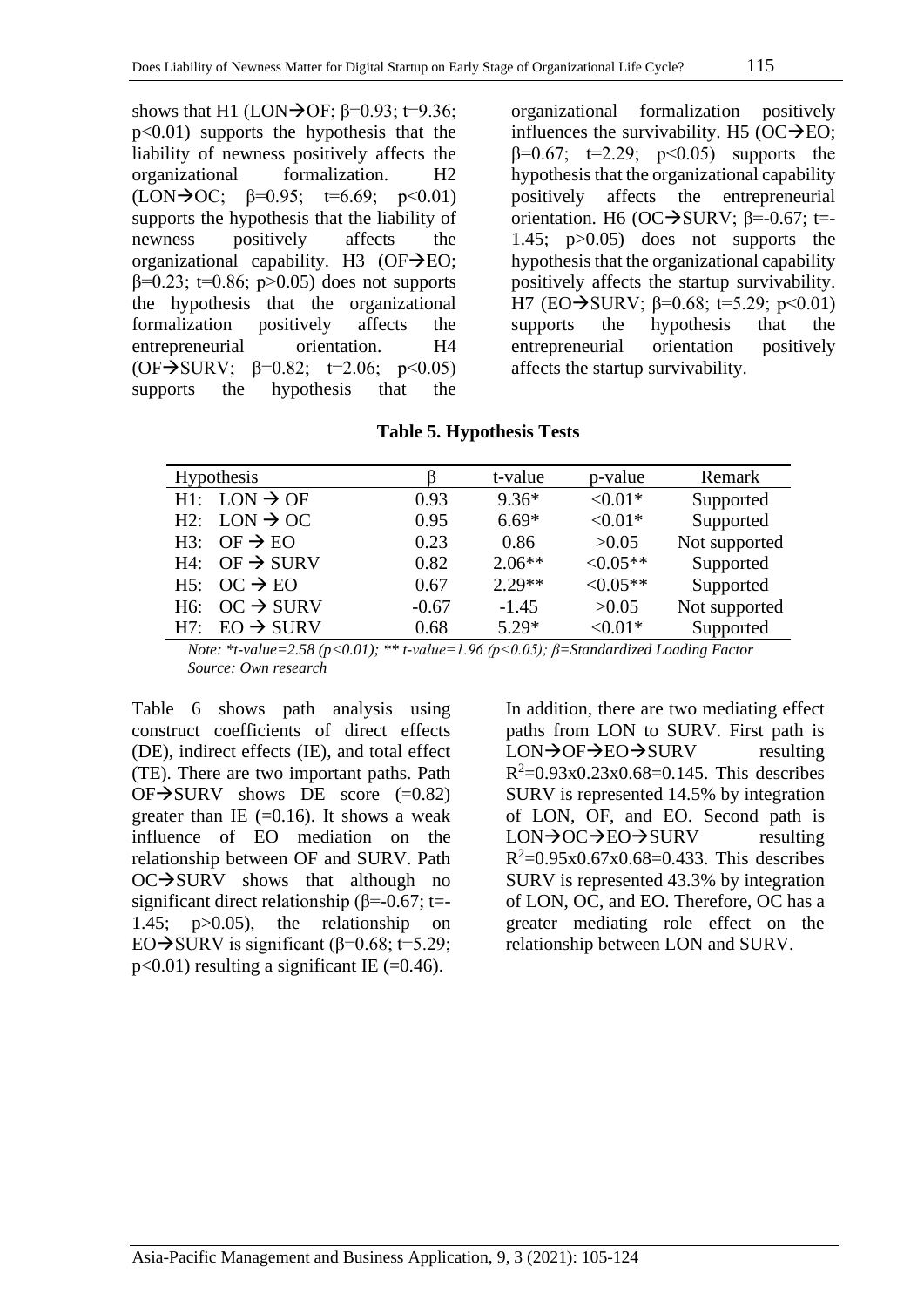| Path                        |                          | DE              | IE              | TE              | Remark         |       |
|-----------------------------|--------------------------|-----------------|-----------------|-----------------|----------------|-------|
| 1:                          | $LON \rightarrow OF$     | 0.93            | -               | 0.93            |                |       |
| 2:                          | $LON \rightarrow OC$     | 0.95            |                 | 0.95            |                |       |
| 3:                          | $OF\rightarrow ENTRE$    | 0.23            | -               | 0.23            |                |       |
| $OF \rightarrow SURV$<br>4: |                          | 0.82            | 0.16            | 0.98            |                |       |
| 5:                          | $OC\rightarrow$ ENTRE    | 0.67            |                 | 0.67            |                |       |
| 6:                          | $OC \rightarrow SURV$    | $-0.67$         | 0.46            | $-0.21$         |                |       |
| 7:                          | $ENTRE \rightarrow SURV$ | 0.68            |                 | 0.68            |                |       |
| 8:                          | $LON \rightarrow SURV:$  | DE <sub>1</sub> | DE <sub>2</sub> | DE <sub>3</sub> | $\mathbb{R}^2$ |       |
| a:                          | LON→OF→ENTRE→SURV        | 0.93            | 0.23            | 0.68            | 0.145          | 14.5% |
| $\mathbf{b}$ :              | LON→OC→ENTRE→SURV        | 0.95            | 0.67            | 0.68            | 0.433          | 43.3% |

**Table 6. Path Analysis**

*Note: DE=Dırect Effect; IE=Indirect Effect; TE=Total Effect; DE1=DE; DE2=IE level 1; DE3=IE level 2 Source: Own research*

### **Discussion**

This study shows that the liability of newness positively affects the organizational formalization (H1) and organizational capability (H2). This result supports Agha (2014) that in high liability of newness during business creation, it is critical to build structure and network foundation. Structure is one of elements to produce products and ensure consistent processes for reliable products. However, when some adjustments are required to accommodate market needs, flexible structures contradict to the reliability. Nagy et al. (2014) also added that organizational flexibility (such as structure and process) and organizational energy (such as team enthusiasm and motivation), supported the foundation. Nevertheless, this study proved that structure was impacted by the condition on new venture creation. Yang and Aldric (2017) emphasized that internal routines establishment was part of social mechanisms of organizational construction required by early stage of OLC. Startup mortality risk is higher under liability of newness due to internal processes are still unstable, not efficient and low in competence, even some other internal processes are not yet available. This result also supports Baldegger and Gast (2016) that as degree of liability of newness changes, the internal managerial role needs to be revisit accordingly. This study considered synergy between founder and team as part of capabilities. During development from inception to early growth, since synergy among founding team is critical, it impacts to new teams recruitment. According to Li and Dutta (2018), the founding team's experience, as one of capabilities, was important in new businesses; hence building a founding team is critical. However, as their newness developing in the early stage, startup experience learning curve and accumulate shared knowledge to overcome lack of competencies as considered in this study. Baltrunaite and Sekliuckiene (2020) added that to enhance internal knowledge, a behavioural learning is conducted through trial-error-learning approach.

This study reveals that organizational formalization only affects to survivability (H4) but does not impact to entrepreneurial orientation (H3). The characteristics of the organization include the design of the organizational structure, the process of centralization/decentralization, and the level of formalization. This result contradicts the research by Lichtenstein and Lyon (2008) that there was a change in the need for entrepreneurial skills according to the OLC stage. Study by Wasowska et al. (2018) stated that the formalization of the decision-making process as part of organizational design had a positive contribution to the level of entrepreneurship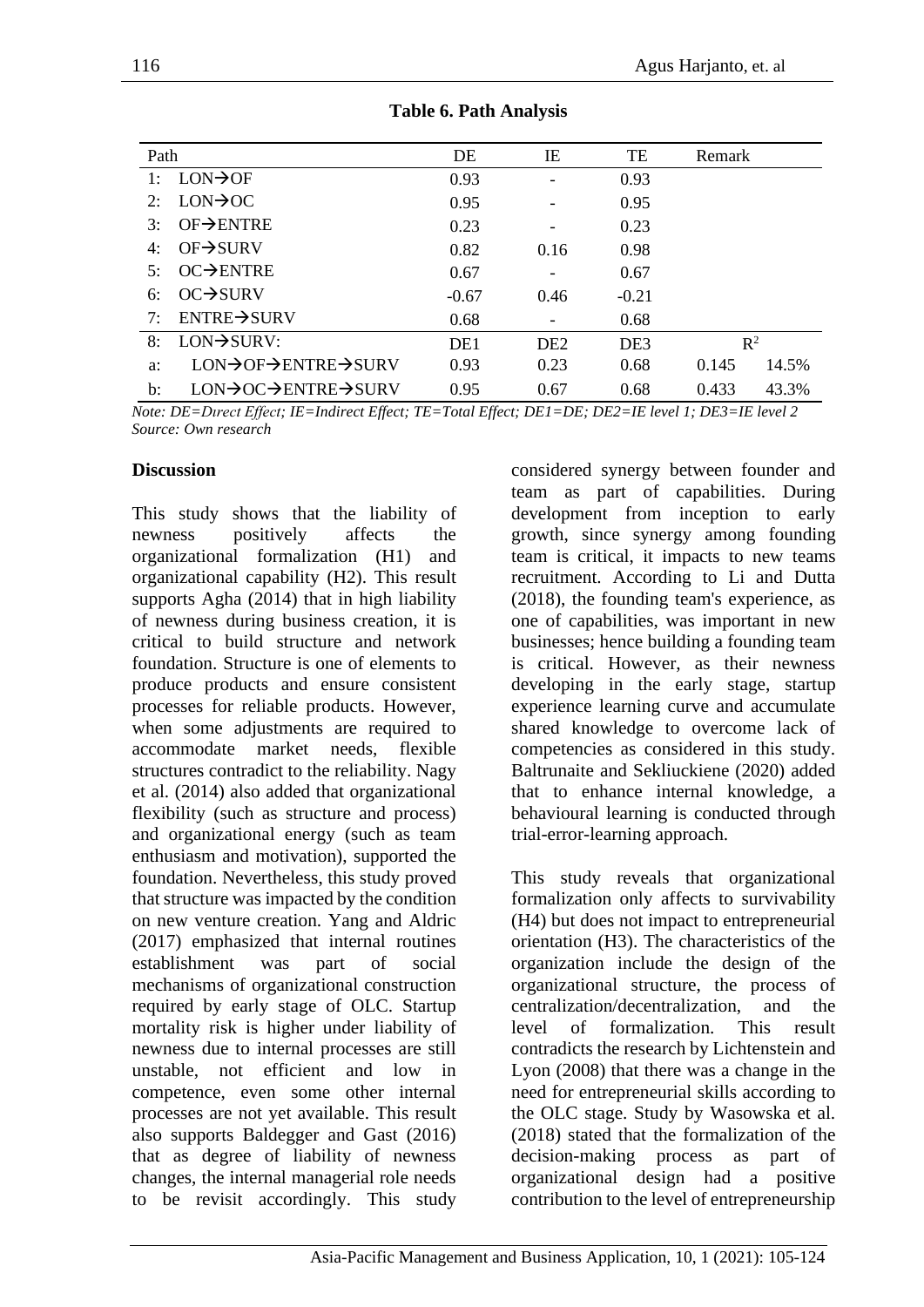orientation. Dyduch (2019) added that strategic organizational design based on business planning and supporting a climate for creating ideas that encourage innovation are important dimensions of entrepreneurial strategy. In this study the impact might be indirectly through founder activities on managing startups strategically and operationally. Creative and innovative work environment is encouraged by founder's role on sort of flexible structure beyond the established structure and procedures. This in lines with Nielsen et al. (2019) that there was an influence of organizational characteristics on the founder's attention to the entrepreneurship aspect. Regarding impact on survivability, organizational formalization may ensure the consistency of processes and procedures on generating reliable products. Continuous production of reliable products will in turn ensure long term survivability.

This study reveals that organizational capability positively affects to entrepreneurial orientation (H5). Main elements of organizational capability in this study include the decision making processes taken, the knowledge capacity enhanced, and the culture synergy established. Business model innovation (IBM) as adopted by startups requires fast decision executions, dynamic knowledge, and synergy among executing teams. When collective learning process empowered by high absorptive capacity, it enhances collective knowledge. Hereafter, dynamic capability strengthens the innovation capability needed to explore and exploit opportunities to produce creative innovation products. This study is in line with the studies by Erwin et al. (2020), Hanchi and Kerzazi (2020), and Khan et al. (2020) related to organizational capability and innovation. Erwin et al. (2020) stated the relationship between dynamic capabilities and entrepreneurial orientation. Hanchi and Kerzazi (2020) stated that innovation capability as an advanced level of dynamic capability for new opportunities. In relation to the innovation business model, the research of Khan et al.

(2020) stated that social capital as an input for organizational learning capability (OLC) has an effect on business model innovation (BMI) success.

This study found that organizational capability does not impact to survivability (H6). This study is not in line with the studies of Chuang et al. (2016), Bature et al. (2018) and Bhatti et al. (2020) related to the relationship between organizational capability and organizational performance. Chuang et al. (2016) stated that collective learning and absorptive capacity as elements of organizational capability fully mediate the relationship between social capital and competitive advantage. Bature et al. (2018) showed that organizational capability was an important mechanism on the effect of innovation on small-scale business performance. Bhatti et al. (2020) stated that organizational capability significantly mediates the relationship between organizational culture and organizational performance. Wang and Ke (2016) discuss the fact that organizational capabilities such as resource reserves and competitive intensity are important elements needed by companies to improve innovative performance. It is possible that the relationship between organizational capability and survivability is hidden. The fact that collective knowledge and team synergy energizes team innovation to produce various products needed. As the economic size growth in the OLC stage and affect the capital growth of investors, the startup survivability will increase. In this causal-effect, creativity and innovation becomes an intermediary of the relationship.

The study reveals that entrepreneurial orientation positively affects startup survivability (H7). In newly born organization, opportunities from reputation might be beneficial. Since opportunities exploration and exploitation is the central of entrepreneurship, the outcome of innovation products from those opportunities becomes fundamental of startup performance in early stage. In this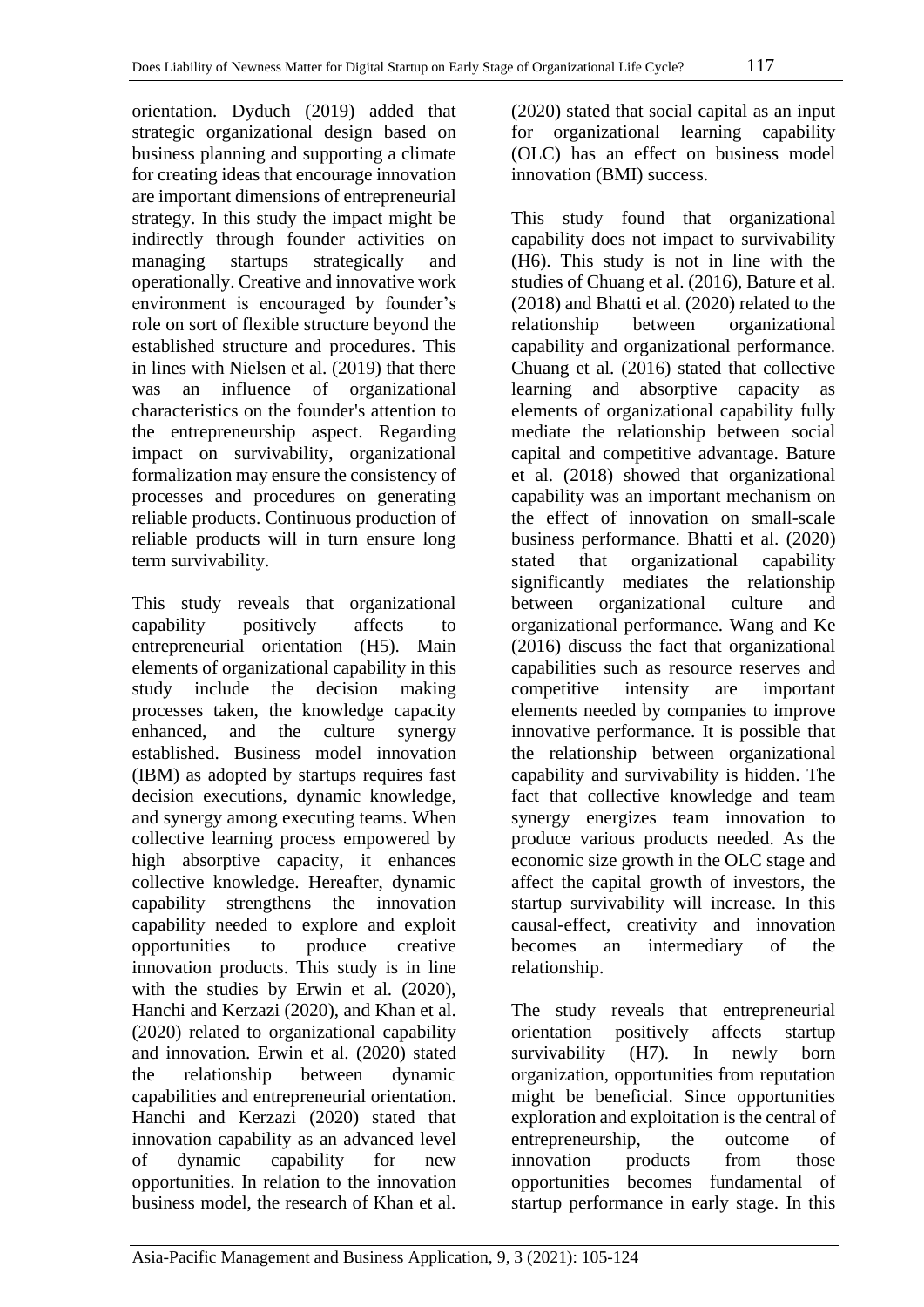stage, the emergence of products and organization is critical within short term period. Identified factors such as creativity, innovation, and risk, support the effectiveness of entrepreneurial orientation through fulfilment of the product-marketfitness requirements. This is in line with studies on entrepreneurship elements for startup performance and success such as by Shirokova et al. (2015) on configurations of the external environment aspects; Colombelli et al. (2016) on product building and process innovations; and Hallam et al. (2017) on relation capital and social network factors. The determination of innovation business model adopted by startup requires the product-market-fitness and scalability as measures the early stage survivability. This study is also in line with Danarahmanto et al. (2020) that stated the determination of IBM's effect on startup success.

# **Conclusions**

This study concludes two sides point of view. Within framework of OLC, startups are characterized by liability of newness, organizational formalization and organizational capability. The elements of liability of newness including legitimacy, reliability, and accountability, are significant for determination the level of organizational formalization and organizational capability. Within innovation business model adopted by startup, the opportunities are central of mindset for survivability through productmarket-fitness and scalability. External legitimacy becomes antecedent of opportunities from external as well as reliability and accountability required from organizational formalization and capability. These two linkages will in turn impact to startup survivability. Under these conditions, founders should understand and translate the impact of liability of newness into internal executions of the startup organization for survivability. Establishment of appropriate and better organization formalization and organization capability becomes determinant factors of internal executions.

# **Contribution to Theory and Practice**

This study has two implications. Theoretically, it provides insight into the relationship between startup newness and organizational aspects of small ventures. Studies related to entrepreneurial orientation and its impact on startups' performance and sustainability, examine conceptual thinking of opportunities in innovative business models as the center of discussion. The discussions on antecedent of newness are still limited, particularly concerning in early stage of organizational life cycle theories. In managerial practice, startup newness is an important factor that founders need to consider on establishing organization for execution teams at an early stage. On one side, reliability requires consistent and accountable internal processes. On the other side, flexibility drives innovation work environment as value of startup. Therefore, this study enriches the existing conceptual framework of digital startups and provides a fundamental practice for further implementation.

# **Limitations and Future Research**

This study was conducted on the early stage of organizational life cycle (OLC) scope that in accordance with the startup cycle. Further research in later stages of OLC is necessary. This is to enhance proof points. The study also focused on digital startups in Indonesia without any boundary of business scopes. Therefore, further studies with specific segmentation on business fields including e-commerce, fintech, games, content, and platform are required to observe the differences characteristics.

## **Notes on Contributors**

**Agus Harijanto** is a Doctorate Program Student in School of Business, Bogor Institute of Agricultural. His research interest are Human Resources,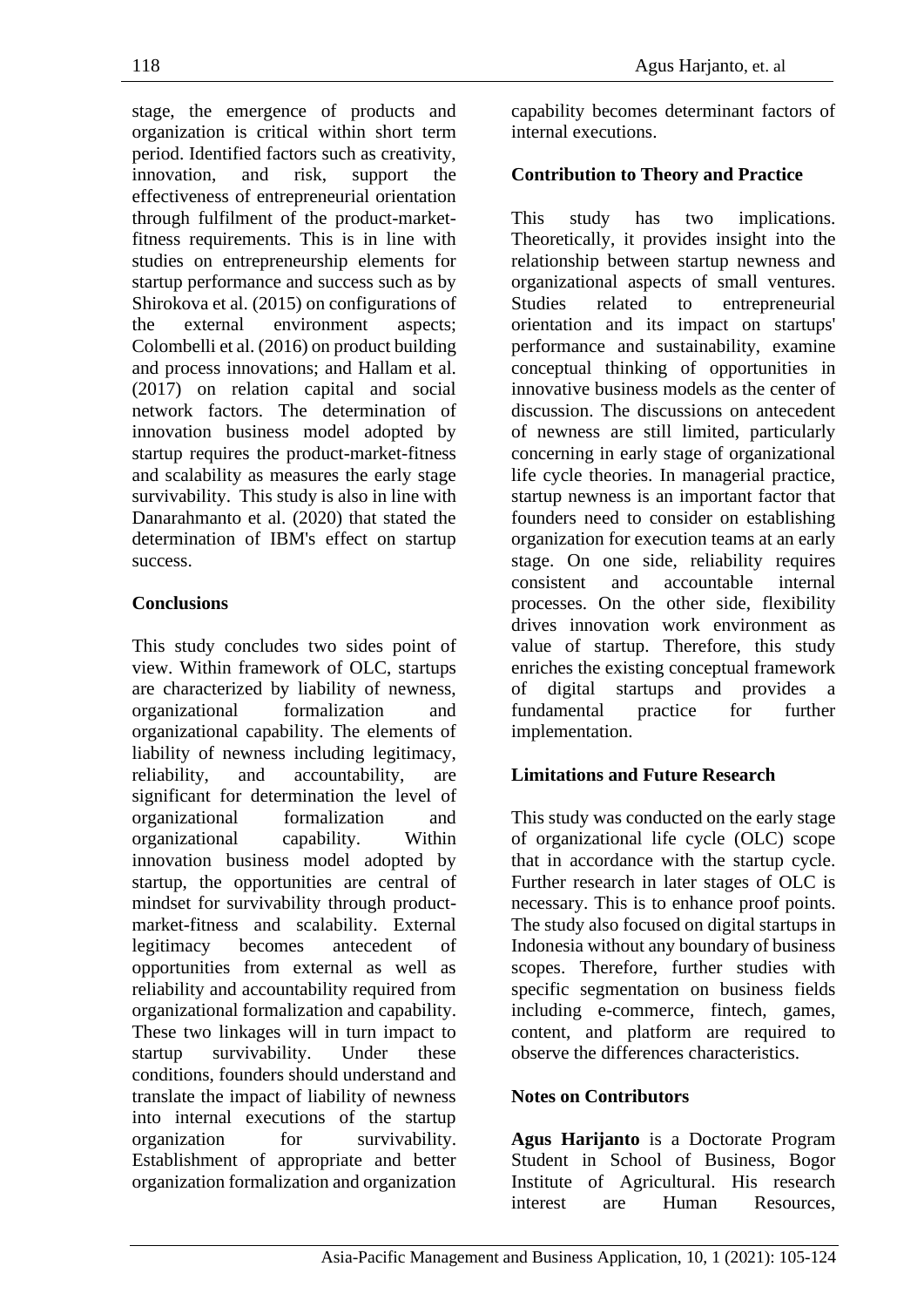Organizational Behaviour, Strategic Management, Startup Digital.

**Syamsul Maarif** is a Professor in School of Business, Bogor Institute of Agricultural.

**Herien Puspitawati** is a senior lecturer in Department of Family and Consumer, Human Ecology Faculty, Bogor Institute of Agricultural.

**Joko Affandi** is a senior lecturer in School of Business, Bogor Institute of Agricultural.

## **References**

- Abatecola, G. (2013). Survival or Failure within The Organisational Life Cycle: What Lessons for Managers? *Journal of General Management*, 38(4), 23-38
- Abatecola, G., and Uli, V. (2016). Entrepreneurial Competences, Liability of Newness and Infant Survival: Evidence from The Service Industry. *Journal of Management Development*, 35(9), 1082-1097
- Adomako, S., Narteh, B., Danquah, J.K., Anal, F. (2016). Entrepreneurial Orientation in Dynamic Environments: The Moderating Role of Extra-organizational Advice. *International Journal of Entrepreneurial Behaviour & Research*, 22(5), 616-642
- Agha, N. (2014). *Success Factors of Startup Companies: An Empirical Analysis of E-business Startups in North America*. Munich: GRIN Publishing.
- Albuquerque, A.F., Filho, E.E., Nagano, M.S., Junior, L.A.P. (2016). A Change in The Tmportance of Mortality Factors throughout The Life Cycle Stages of Small Businesses. *Journal of Global Entrepreneurship Research*, 6(8),1- 18
- Baldegger, U., and Gast, J. (2016). On The Emergence of Leadership in New Ventures. *International Journal of Entrepreneurial Behaviour & Research*, 22(6), 933-957
- Baltrunaite, V., and Sekliuckiene, J. (2020). The Use of Organisational Learning Practices in Startups Growth. *Entrepreneurial Business and Economics Review*, 8(1), 71-89
- Barwinski, R.W., Qiu, Y., Aslam, M.M., and Clauss, T. (2020). Changing with The Time: New Ventures' Quest for Innovation. *Journal of Small Business Strategy*, 30(1), 18-30
- Bhatti, A., Rehman, S.U., Rumman, J.B.A. (2020). Organizational Capabilities Mediates between Organizational Culture, Entrepreneurial Orientation, and Organizational Performance of SMEs in Pakistan. *Entrepreneurial Business and Economics Reviews*, 8(4), 85-103
- Bature, S.W., Sallehuddin, R.M., Rosli, N.A., Saad, S. (2018). Proactiveness, Innovativeness And Firm Performance: The Mediating Role Of Organizational Capability. *Academy of Strategic Management Journal*, 17(5), 1-15
- Bayraktar, S. (2016). Do Entrepreneurs Really Create Entrepreneurial Cultures? When Intentions do not Match Actions. *Boğaziçi Journal Review of Social, Economic and Administrative Studies*, 30(2), 79-98
- Bednar, R., Tariskova, N., and Zagorsek. (2018). Startup Revenue Model Failures. *Montenegrin Journal of Economics*, 14(4), 141-157
- Blank, S. (2013). Why The Lean Startup Changes Everything? *Harvard Business Review*, May 2013
- Blundel, R., Lockett, N., and Wang, C. (2018). *Exploring Entrepreneurship. 2nd Edition*. London: SAGE Publications Inc.
- Cantamessa, M., Gatteschi, V., Perboli, G., and Rosano, M. (2018). Startups' Roads to Failure. *Sustainability*, 10, 2346
- Choi, Y.R. (2001). *The Early Life of A New Venture: An Analysis Entrepreneurs' Strategic Decision and Stakeholders' Assessment*. New York: Rensselaer Polytechnic Institute Troy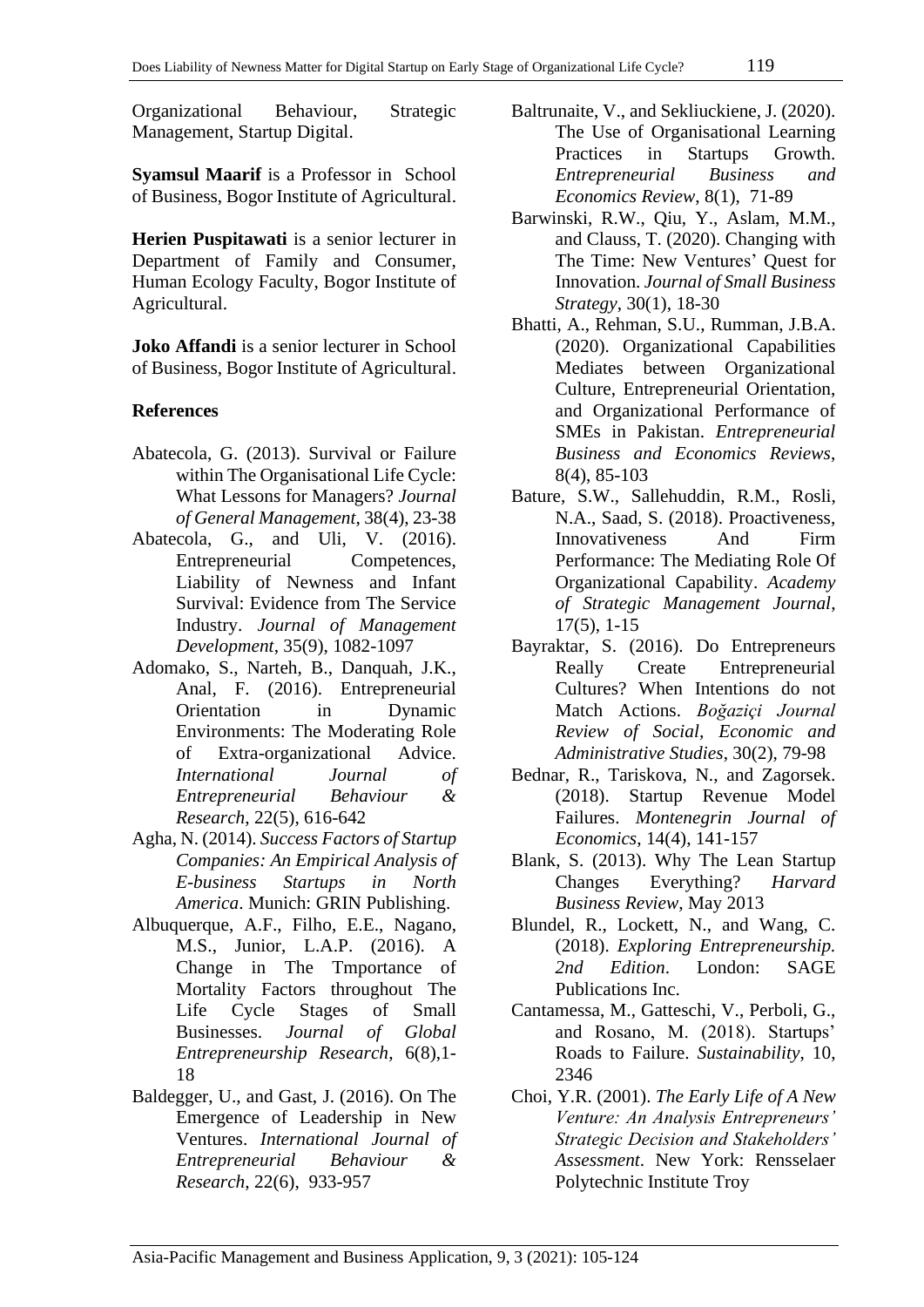- Chuang, M.Y., Chen, C.J., Lin, M.J. J. (2016). The Impact of Social Capital on Competitive Advantage: The Mediating Effects of Collective Learning and Absorptive Capacity. *Management Decision*, 54(6),1443- 1463
- Colombelli, A., Krafft, J., and Vivarelli, M. (2016). To be Born is not Enough: The Key Role of Innovative Startups. *Small Business Economy*, 47, 277– 291
- Cowden, B.J., Tang, J., Bendickson, J. (2016). The Maturing of Entrepreneurial Firms: Entrepreneurial Orientation, Firm Performance, and Administrative Heritage. *New England Journal of Entrepreneurship*, 19(2),41-52
- DailySocial. (2020). Startup Report 2020, [online] Retrieved from: < http://www.dailysocial.com> [Accessed 25 Dec 2020]
- Danarahmanto, P.A., Primiana, I., Azis, Y., and Kaltum, U. (2020). The Sustainable Performance of The Digital Startup Company Based on Customer Participation, Innovation, and Business Model. *Theory and Practice*, 21(1), 115–124
- Dyduch, W. (2019). Entrepreneurial Strategy Stimulating Value Creation: Conceptual Findings and Some Empirical Tests. *Entrepreneurial Business and Economics Review*, 7(3), 65-82
- Eliakis, S., Kotsopoulos, D., Karagiannaki, A., and Pramatari, K. (2020). Survival and Growth in Innovative Technology Entrepreneurship: a Mixed-methods Investigation. *Administrative Science*, 10(39), 1-35
- Erwin, A., Abbas, B.S., Kuncoro, E.A., and Ngatindiatun. (2020). Factors Influencing Dynamic Capabilities in Technology Startup in Indonesia. *Psychology and Education*, 57(9), 160-167
- Filho, E.E., Albuquerque, A.F., Nagano, M.S., Junior, L.A.P, and Oliveira, J. (2017). Identifying SME Mortality Factors in The Life Cycle Stages: An

Empirical Approach of Relevant Factors for Small Business Owner Managers in Brazil. *Journal of Global Entrepreneurship Research*, 7(5), 1- 15

- Galpin, T., and Hebard, J. (2015). Sustainability in Startup Ventures: What Founders Say versus What They Do. *World Journal of Entrepreneurship, Management and Sustainable Development*, 11(4), 246- 255
- Gilliard, T. (2018). *Entrepreneurial Opportunities to Develop Strategies for Small Business Success*. Virginia (US): Walden University.
- Greiner, L. (1972). Evolution and Revolution as Organization Grows, *Harvard Business Review*, 50(4),37- 46
- Groenewegen, G., and Langen, F. (2012). Critical Success Factors of The Survival of Startups with A Radical Innovation. *Journal of Applied Economics and Business Research JAEBR*, 2(3), 155-171
- Gupta, Y.P., Chin, D.C.W. (1994). Organizational Life Cycle: A Review and Proposed Directions. *The Mid - Atlantic J Business*, 30(3),269-294
- Gupta, V., MacMillan, I.C., and Surie, G. (2004). Entrepreneurial Leadership: Development and Measuring A Cross-culture Construct. *Journal of Business Venturing*, 19(2), 241-260
- Hair, J.F. J.R., Anderson, R.E., Tatham, R.L., and Black, W.C. (2014). *Multivariate Data Analysis. 7th ed*. New Jersey. Pearson Educational, Inc
- Hallam, C., Dosamantes, C.A.D., and Gianluca, Z. (2017). Culture and Social Capital Network Effects on The Survival and Performance of High-tech Micro and Small Firms. *Journal of Small Business and Entrepreneurship Development*, 25(1), 81-106
- Hardja, S., Sunardi, O., and Widyarini, M. (2020). Multiple Knowledge Networks and Innovative Behaviour: A Study in Indonesia's Top Digital Startup Companies. *Journal of*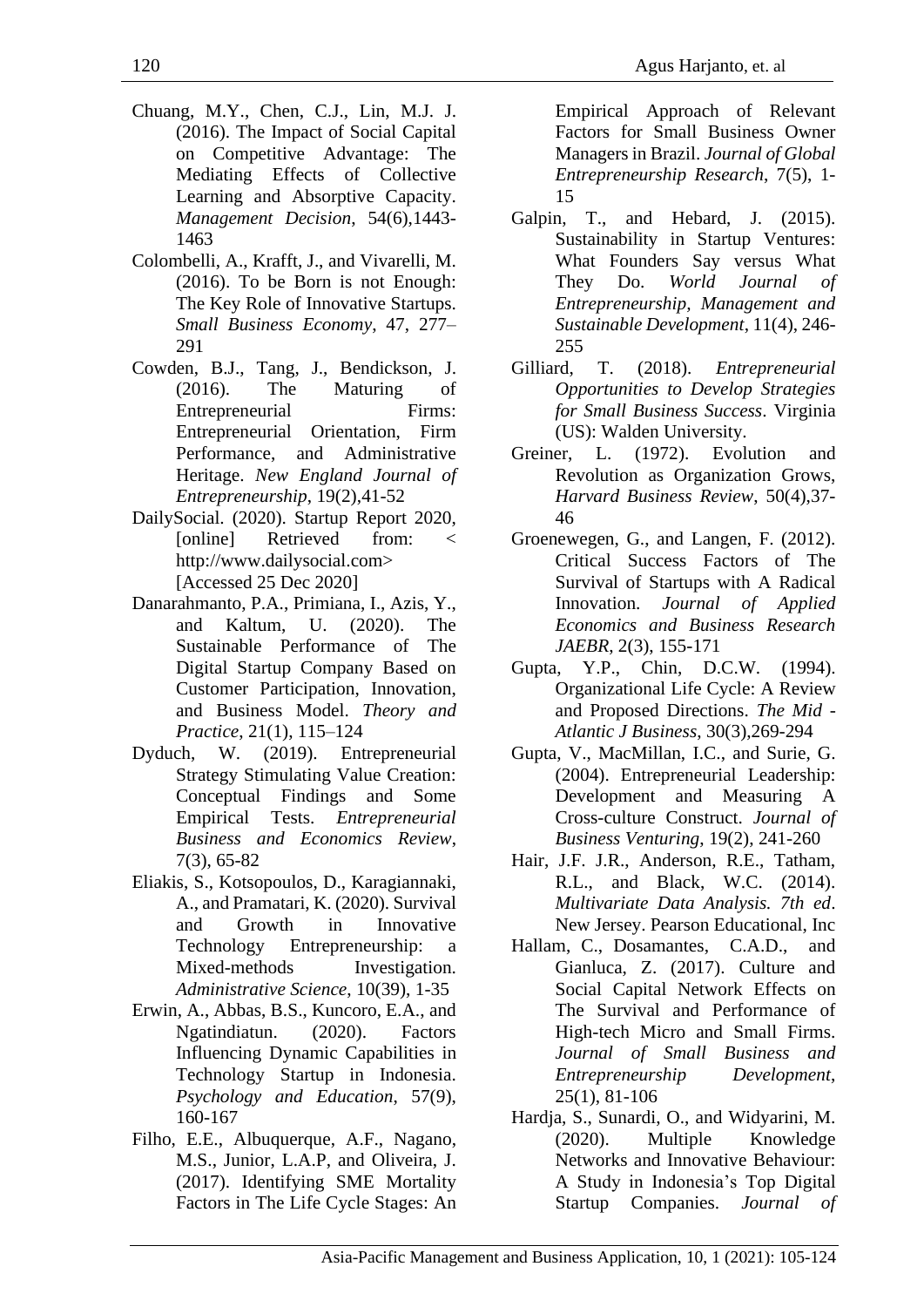*Management Technology*, 19(1), 100- 110

- Hanchi, S.E., Kerzazi, L. (2020). Startup Innovation Capability from A Dynamic Capability Based View: A Literature Review and Conceptual Framework. *Journal of Small Business Strategy*, 30(02), 72-92
- Hootsuite. (2020). 2020 Digital YearBook, [online] Retrieved from:< http://www.hootsuite.com> [Accessed 25 Dec 2020]
- Henseler, J., Ringle, C.M., and Sartstedt, M. (2015). A New Criterion for Assessing Discriminant Validity in Variance-based Structural Equation Modeling. *Journal of the Academic Marketing Science*, 43, 115–135
- Khan, C.B.A., Ahmed, R. (2019). Organizational Culture and Entrepreneurial Orientation: Mediating Role of Entrepreneurial Leadership. *Business & Economic Review*, 11(4), 149-178
- Khan, S., Batti, H.S., Zaman, U., Hussain, M. (2020a). Breaking Down the Success Barrier: The Mediating Role of Absorptive Capacity in Linking Entrepreneurial Orientation to IT Project Success. *Pakistan Journal of Commerce and Social Sciences*, 14 (2), 529-550
- Khan, S.H., Majid, A., Yasir, M., and Javed, A. (2020b). Social Capital and Business Model Innovation in SMEs: Do Organizational Learning Capabilities and Entrepreneurial Orientation Really Matter? *European Journal of Innovation Management*, 24(1), 191-212
- Kim, B., Kim, H., and Jeon, Y. (2018). Critical success factors of a design startup business. *MDPI, J Sustainability*. [www.mdpi.com/](http://www.mdpi.com/%20journal/)  [journal/s](http://www.mdpi.com/%20journal/)ustainability
- Kollmann, T., Stockmann, C., Meves, Y., Kensbock, J.M. (2017). When Members of Entrepreneurial Teams Differ: Linking Diversity in Individual-Level Entrepreneurial Orientation to Team Performance. *Small Bus Econ*, 48, 843–859
- Krishna, H.S., and Subrahmanya, M.H.B. (2015). Transactional Entrepreneurship and Indian Hi-tech Startup Survival: An Empirical Investigation. International Conference on Transnational Entrepreneurship and International SMEs in Emerging Economies, 22(2), 81-98
- Krishna, A., Agrawal, A., and Choudhary, A. (2016). Predicting The Outcome of Startups: Less Failure, More Success. (2016). IEEE 16th International Conference on Data Mining Workshops
- Lee, J., Lee, H., and Park, J.G. (2014). Exploring the impact of empowering leadership on knowledge sharing, absorptive capacity and team performance in IT service. *Information Technology & People*, 27(3), 366-386
- Lehene, C.F., Borza, A. (2016). The Influence Of Organizational Life Cycle And Industry Life Cycle On Alliance Structure Choice. *Managerial Challenges of the Contemporary Society*, 9(1), 21-29
- Lester, D.L., Parnell, J.A., Crandall, W.R., Menefee, M.L. (2008). Organizational Life Cycle and Performance among SMEs: Generic Strategies for High and Low Performers. *Intern J Commerce and Mgt*, 18(4),313-330
- Li, J., and Dutta, D.K. (2018). Founding Team Experience, Industry Context, and New Venture Creation. New *England Journal of Entrepreneurship*, 21(1), 2-21
- Love, H. (2016). *The Six Steps to Entrepreneurial Success: The Startup J-Curve*. Texas: The Greenleaf Book Press.
- Lichtenstein, G.A., Lyons, T.S.. (2008). Revisiting The Business Life-Cycle Proposing An Actionable Model for Assessing and Fostering Entrepreneurship. *Intern J Entrepreneurship and Innovation*, 9(4), 221–000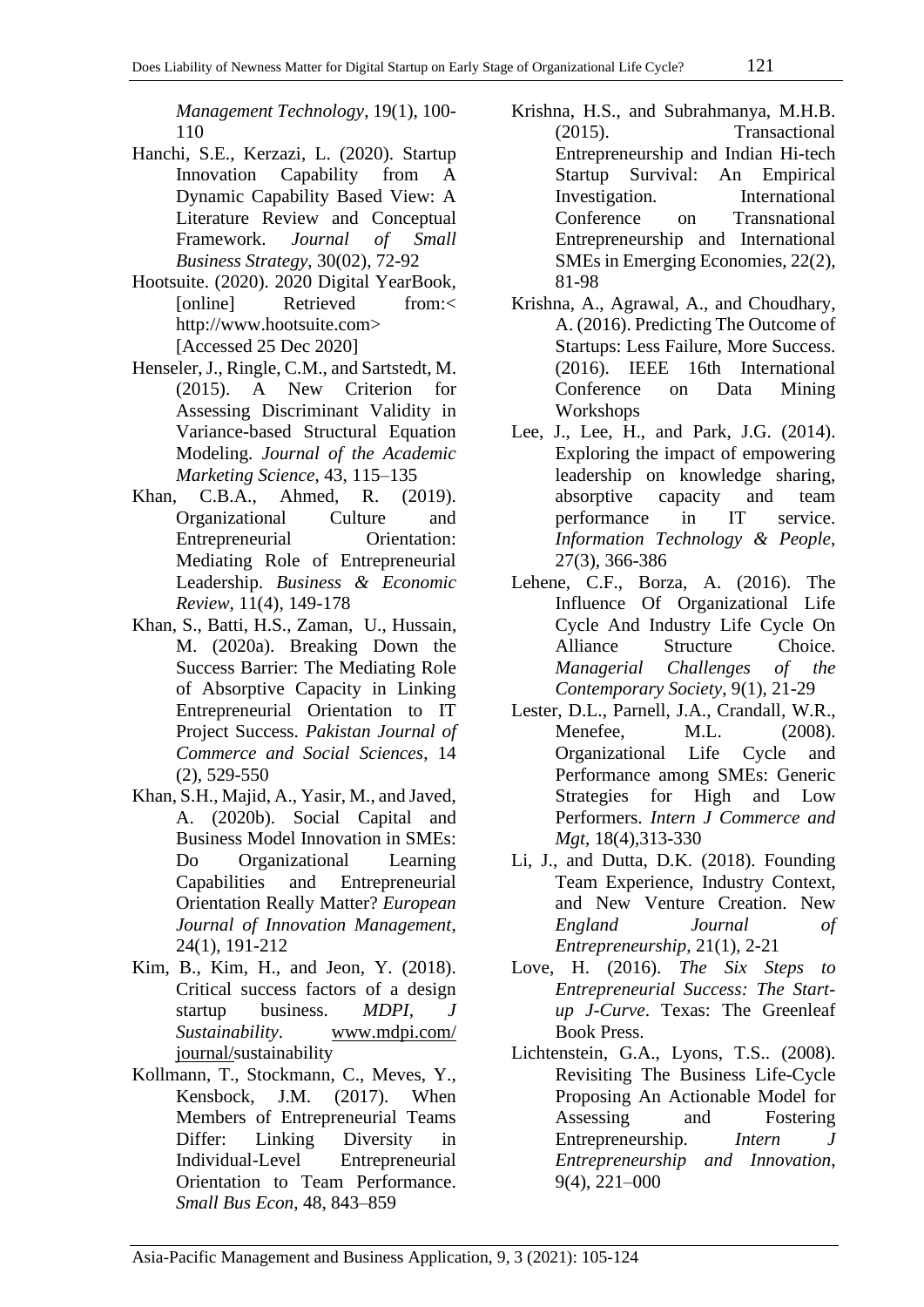- Mallon, M.R. (2017). Getting Buy-in: Financial Stakeholders' Commitment to Strategic Transformation. *Management Research: The Journal of the Iberoamerican Academy of Management*, 15(2), 227-243
- [MIKTI, Bekraf] Masyarakat Industri Kreatif Teknologi Informasi dan Komunikai Indonesia, Badan Ekonomi Kreatif. (2018). Mapping & Database Startup Indonesia 2018. Jakarta (ID): MIKTI Report
- Muldoon, J., Bauman, A., and Lucy, C. (2018). Entrepreneurial Ecosystem: Do You Trust or Distrust? *Journal of Enterprising Communities: People and Places in the Global Economy*, 12(2), 158-17
- Nagy, B.G., Blair, E.S., and Lohrke, F.T. (2014). Developing A Scale to Measure Liabilities and Assets of Newness After Startup. *International Entrepreneurship Management Journal*, 10, 277–295
- Nielsen, J.E., Babic, V., Aleksic, V.S., Nikolic, J. (2019). Driving Forces of Employees' Entrepreneurial Intentions -Leadership Style and Organizational Structure. *Journal of Sustainable Business and Management Solutions in Emerging Economies*, 24(3), 59-69
- Omri, A., Frikha, M.A., and Bouraoui, M.A. (2015). An Empirical Investigation of Factors Affecting Small Business Success. *Journal Management Development*, 34(9), 1073-1093
- Overall, J., and Wise, S. (2015). An S-Curve Model of The Startup Life Cycle through The Lens of Customer Development. *Journal of Private Equity*, 18(2), 23-34
- Pankov, S., Velamuri, V.K.., Schneckenberg, D. (2019). Towards Sustainable Entrepreneurial Ecosystems: Examining The Effect of Contextual Factors on Sustainable Entrepreneurial Activities in The Sharing Economy. *Small Business Economics*
- Pett, T.L., Francis, J., and Wolff, J.A. (2019). The Interplay of Strategic Orientations and Their Influence on SME Performance. *Journal of Small Business Strategy*, 29(3), 46-59
- Petru, N., Pavlak, M., Polak, J. (2019). Factors Impacting Startup Sustainability in The Czech Republic. *Innovative Marketing*, 15(3),1-15
- Ranjan, S. (2018). Entrepreneurial Leadership: A Review of Measures, Antecedents, Outcomes and Moderators. *Asian Social Science*, 14(12), 104-114
- Renko, M., Tarabishy, A.E., and Brannback, A.L.C.M. (2015). Understanding and Measuring Entrepreneurial Leadership Style. *Journal Small Business Management*, 53(1), 54-74
- Ries, E. (2011). *The Lean Start-up*. New York: Crown Business.
- Ruggieri, R., Savastano, M., Scaling, A., and Bala, D. (2019). The Impact of Digital Platforms on Business Models: An Empirical Investigation on Innovative Startups. *Management & Marketing, Challenges for the Knowledge Society*, 13(4), 1210— 1225
- Smolova, H., Kubova, P., Urbancova, H. (2018). Success Factors for Start-Ups Related to Agriculture, Food and Nutrition and Their Relevance to Education. *Prague (CZ):ACTA Universitatis*, 66(3), 791-801
- Schaper, M., Volery, T., Weber, P., and Gibson, B. (2014). *Entrepreneurship and Small Business. 4th Asia Pacific Ed*. Queensland: J Wiley & Son Australia
- Schumacker, R.E., and Lomax, R.G. (2004). *A Beginner's Guide to Structural Equation Modeling. Mahwah*, New York: Lawrence Erlbaum
- Shirokova, G., Bogatyreva, K., Beliaeva, T. (2016). Entrepreneurial Orientation and Firm Performance in Different Environmental Settings. *Journal of Small Business and Enterprise Development*, 23(3), 703-727